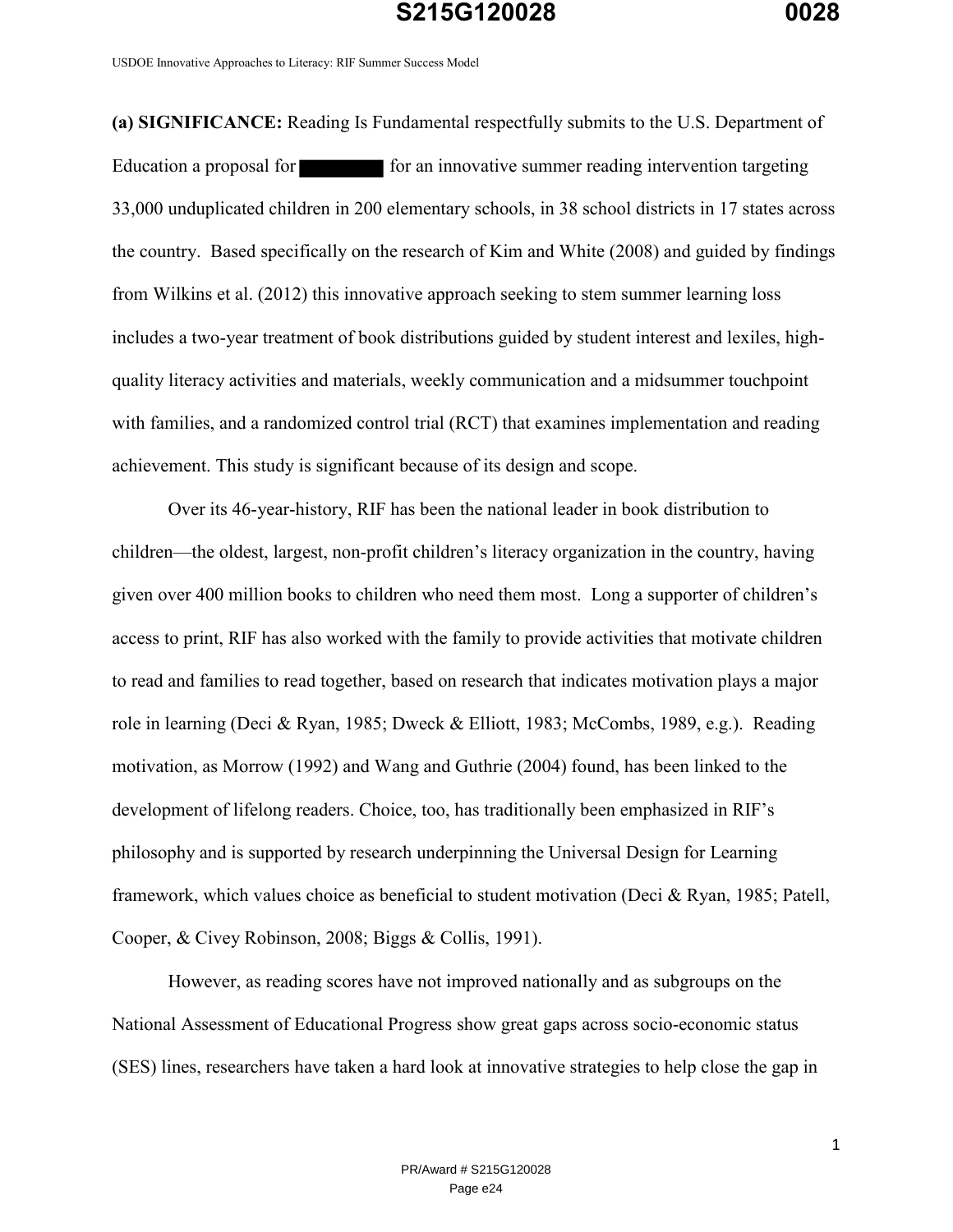USDOE Innovative Approaches to Literacy: RIF Summer Success Model

reading achievement. One way to address the issue is to tackle summer learning loss. This phenomenon—the decline in student skills and school year gains over summer vacation—has been well documented for over a century (Allington & McGill-Franzen, 2003; Heyns, 1975; Luftig, 2003; Malach & Rutter, 2003; White, 1906). More recently, a number of researchers have posited that the stark contrast between the typical summer experiences of upper-or middleclass children and their lower-class peers might explain the persistent achievement gaps between privileged and underprivileged students (Alexander, Entwisle, & Olson, 2007; Allington et al., 2010; Cooper et al., 1996). Cooper et al.'s (1996) meta-analytic review of existing research about summer reading loss examined data from over 40,000 students, finding that students of high SES retained or gained knowledge over the summer, but students of low SES consistently demonstrated significant knowledge loss (see also Alexander et al., 2007).

The steady losses among underprivileged students are due to a number of factors, chief among them limited summer reading activity (Storch & Whitehurst, 2001; Vernon-Feagans et al., 2001); limited access to prohibitively expensive or time-consuming summer enrichment programs of cultural activities (Grossman, Lind, Hayes, McMaken, & Gersick, 2009); and a lack of stimulating, educational material in the home to while away the long summer hours (Conger & Donnellan, 2007; Neuman et al., 2001).

Building on its extensive record of service to children, families, schools, and communities across the country, RIF 's overarching goal is to boost the reading achievement of elementary school children, especially low-income and rural students, by stemming summer learning losses in reading. RIF now has a unique opportunity: to participate in a large, national study, with a randomized control trial, the results of which will add to the body of knowledge nationally.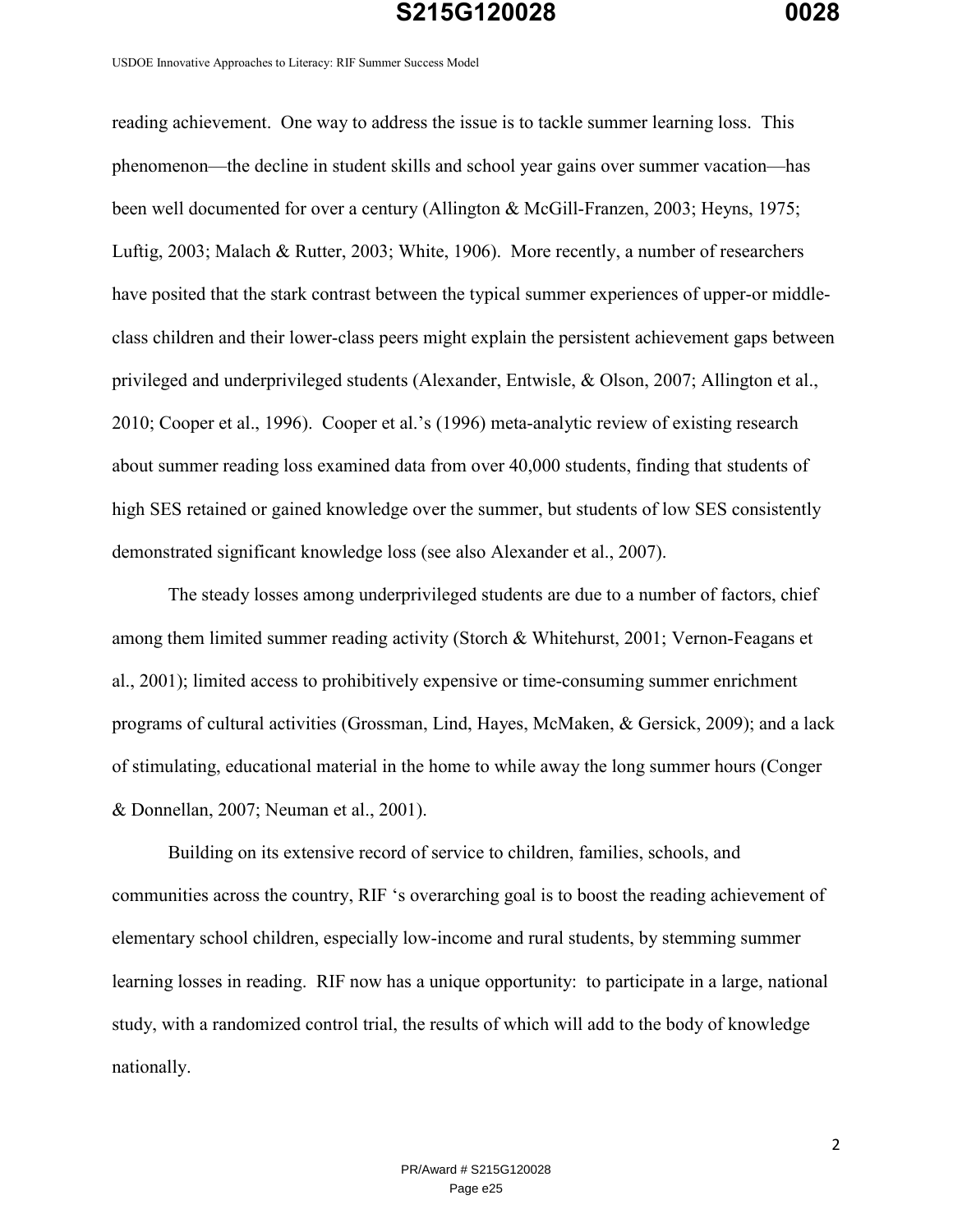USDOE Innovative Approaches to Literacy: RIF Summer Success Model

As the national leader in children's book distribution, RIF's deep and long-standing relationships with schools serving large numbers of at-risk children position it to move rapidly and sensitively to work with teachers and principals as a familiar and trusted resource. This project will provide RIF the resources to collaborate with high-need local education agencies (LEA) to implement a robust, highly-targeted set of promising, evidence-based literacy development strategies that will support student achievement in reading. And, RIF can take advantage of its national stature and brand, as well as its extensive geographic reach and penetration to leverage substantial volume discounts on the purchase of children's books from the nation's leading publishing houses.

Book ownership provides a strong motivation to read; however, recent research suggests that book ownership *alone* is insufficient to ensure significant increases in children's literacy development leading to enhanced reading achievement. The early results of the Kim and White model (2008) as well as the very recent Wilkins et al. results (2012) suggest that book ownership needs to be supplemented by a systematic, targeted set of strategies and activities to ensure that literacy *development* proceeds apace. According to Kim and White (2008), *access* to books, *scaffolded* activities and motivators, and parental involvement are especially important over the summertime to ensure that a child's reading ability does not decay due to lack of regular engagement with text at an appropriate level of difficulty.

Kim and White (2008) found that a voluntary summer reading intervention program in concert with specialized instruction by teachers and directed scaffolding by parents produced gains of 1.7 to 5.1 months of additional learning, enough to offset the "summer slide" so often manifest in this population. Though Krashen (2002, 2001), Carter (2000), Fresch (1995) and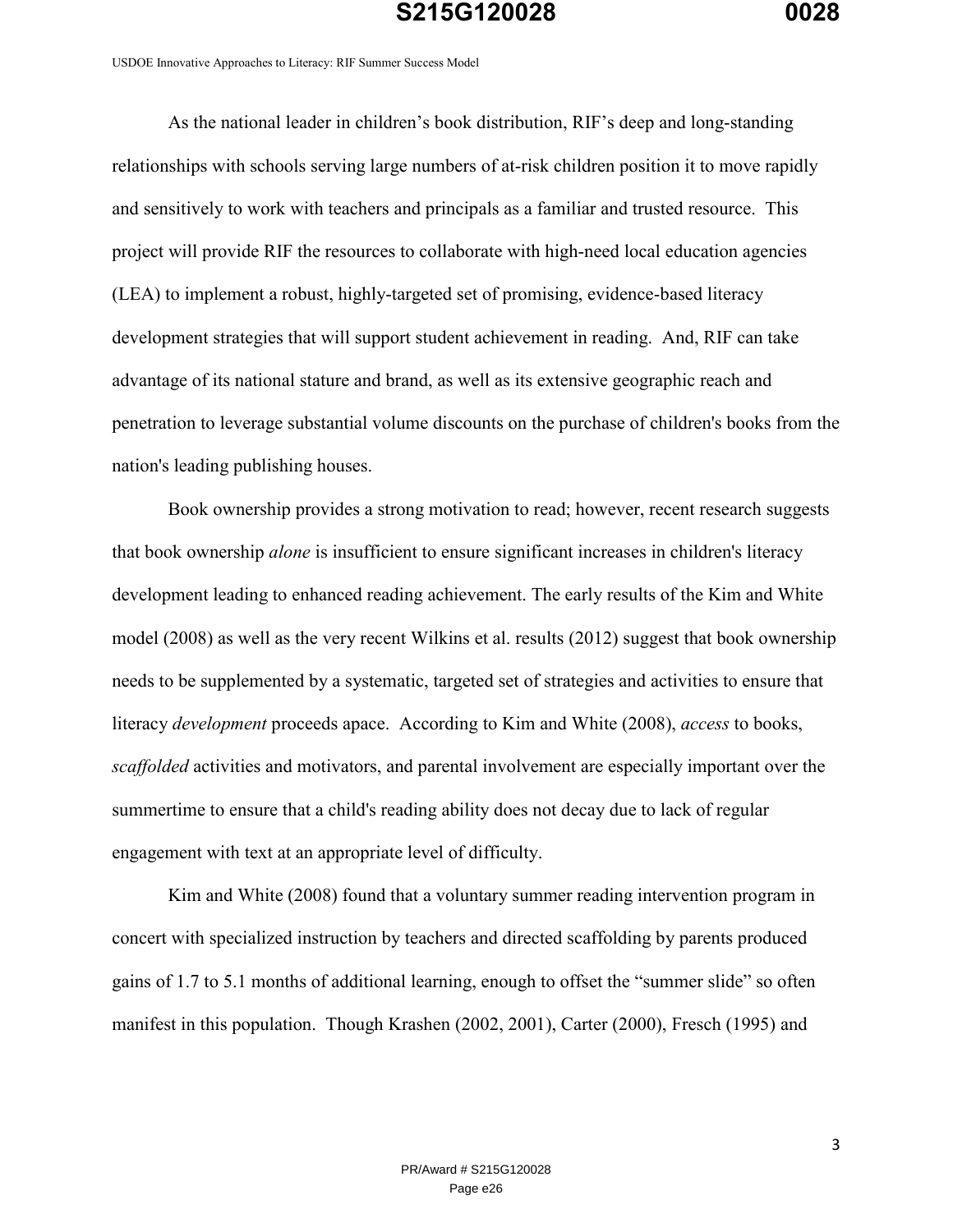USDOE Innovative Approaches to Literacy: RIF Summer Success Model

others have argued against the use of lexiles in book distributions, Kim and White (2008) used books based on student interest AND lexile levels.

In Wilkins, Gersten, Decker, Grunden, Brasiel, Brunnert, and Jayanthi (2012) very recent study "Does a Summer Reading Program Based on Lexiles Affect Reading Comprehension: A Final Report," they note that the treatment group of third graders for a large-scale, multi-district study was sent eight books matched to reading level and interest area during the first part of the summer, with a weekly reminder postcard. Though they conclude that the treatment was not effective, they note that, in contrast to previous studies cited above, the program did not include parent involvement, teacher support, or instructional components. Also, this program lasted a year, as opposed to the Allington et al. (2010) three-summer program.

Long believed that parental involvement is key to a child's educational success, evidence supporting this notion had been anecdotal. The last decade's stronger body of empirical evidence now reaffirms this. A number of meta-analytic reviews (Fan & Chen, 2001; Henderson & Mapp, 2002; Jeynes, 2005) reveal that students from all backgrounds, income levels, and racial demographics perform significantly better in school when their parents are actively engaged. The importance of this has also been proven by the failure of interventions or summer programs that lack this involvement as a component (Wilkins et al., 2012). As Epstein (2001) and others (e.g., Lareau, 2003) have found, programs must address barriers and find ways to involve parents as welcomed partners in their child's learning.

**(b) QUALITY OF THE PROJECT DESIGN:** RIF's proposed project responds to the U.S. Department of Education's single, absolute priority for the Innovative Approaches to Literacy (IAL) program: *RIF will implement a high-quality, research-based plan for an innovative approach to improve childhood literacy that includes book distributions, literacy activities,*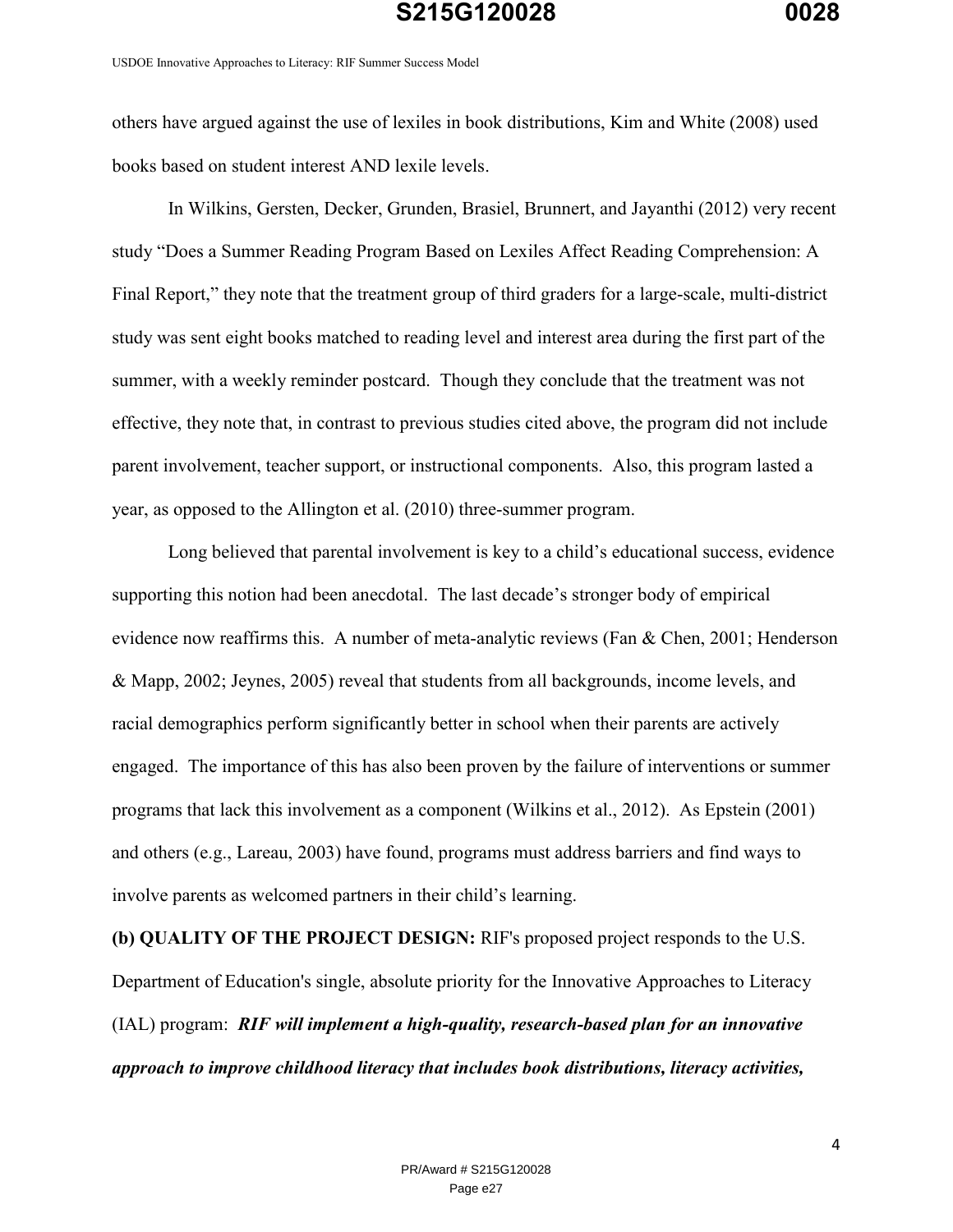USDOE Innovative Approaches to Literacy: RIF Summer Success Model

*teacher support, parent involvement, and a randomized treatment, reaching children and families in high-need LEAs during the summer.* RIF proposes to address all four competitive preference priorities: Priority 1: Turning Around Persistently Low-Achieving Schools; Priority 2: Technology; Priority 3: Improving Early Learning Outcomes; and Priority 4: Serving Rural LEAs.

*Goal, Objectives, and Performance Outcome Measures*: To reach this goal, RIF proposes a project using--what Dr. Thomas White calls in his letter of support--a "promising" literacy development model aimed at stemming summer learning losses in reading, based on the recent research of James Kim, Thomas White, and colleagues (Kim, 2006, 2007; Kim and Garyan, 2010; Kim and White, 2008) and Butler (2010) while incorporating the very recent findings of Wilkins et al. (2012) related to parent involvement, high quality instructional materials, professional development and on-going support for teachers.

Thus, RIF's proposal, informed by the above recent research as well as an independent meta-analysis about book distribution programs (Lindsay, 2012) seeks to achieve the goal of producing gains in reading ability by a carefully designed, research-based, summer reading program. RIF will accomplish four key objectives: (1) Increase access of low-income, elementary-aged students to a range of high-quality books that focus on science, technology, engineering, the arts, math, (STEAM) and multicultural themes as well as to parent-friendly literacy activities appropriately developed and designed to reflect best practices regarding instructional scaffolding as described in the Universal Design for Learning (UDL) (2008), teacher support, integration of content areas and language domains; (2) Strengthen the literacy development of low-income elementary students; (3) Increase and strengthen parental involvement in their children's literacy development; (4) Build the capacity of elementary school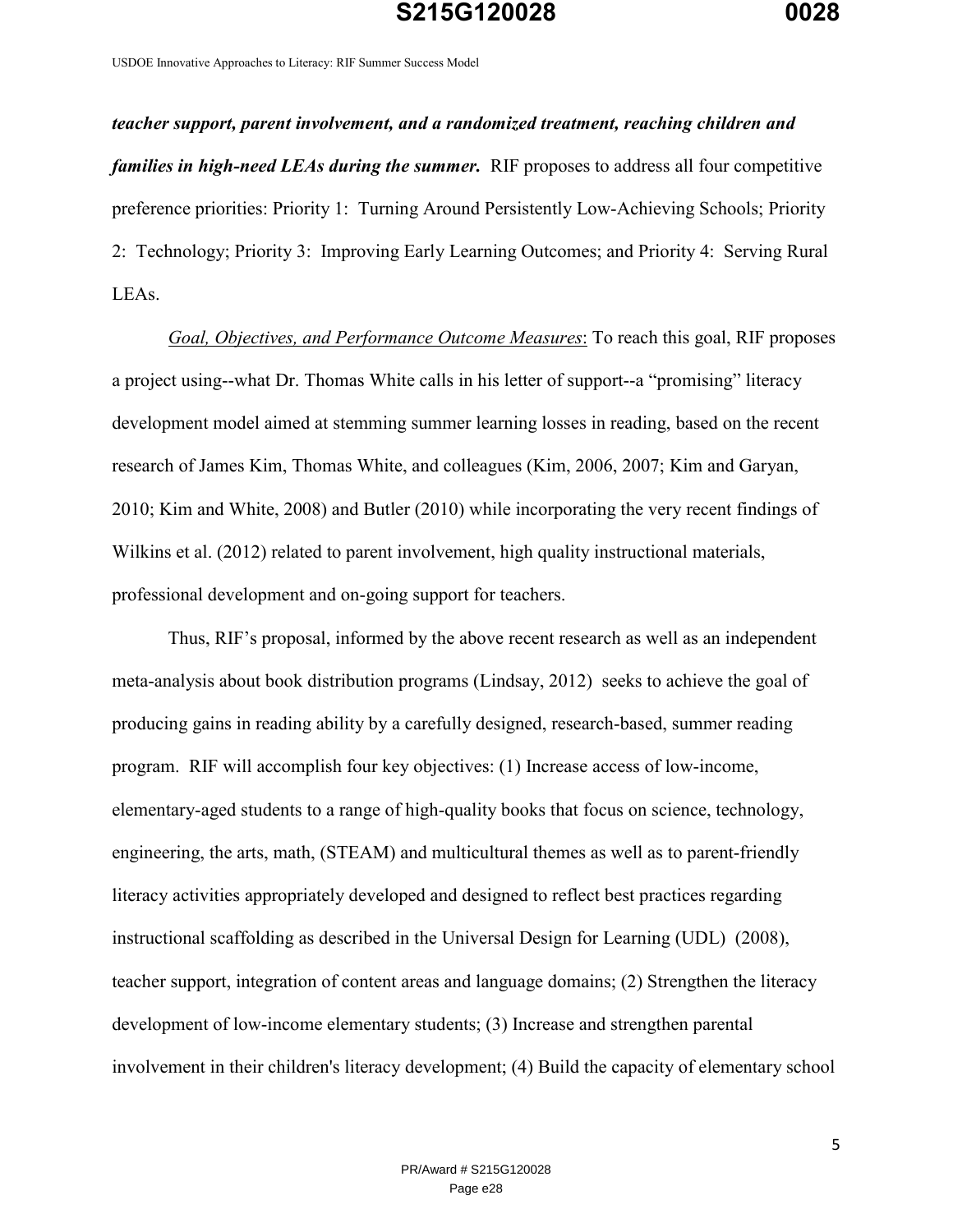USDOE Innovative Approaches to Literacy: RIF Summer Success Model

teachers to use literacy resources to support reading, writing, and academic achievement. RIF will evaluate the outcomes of these objectives on a range of performance measures, most notably, using a randomized controlled trial to measure changes in student performance on the ITBS administered in the spring and fall to all participants and control group members. The evaluation also measures participation and implementation by teachers, students and parents.

*Project Activities:* RIF will implement a two-year program for low-income children in urban and rural communities, targeting the following primary constituencies for intervention and treatment: (1) all 11,000 second and 11,000 third graders in 200 schools in 38 high-need LEAs in 17 states in Year 1; in Year 2, a new cohort of all second graders along with the previous two student cohorts; (2) their parents or guardians; and (3) all professional teaching staff and prinicpals in these schools.

Year 1: October 2012 - September 2013: RIF's skilled professional development team (university faculty with different licensure areas, including special education and English As a Second Language) will meet for two days to familiarize themselves with the grant, prepare a professional development template, and agree on methods and materials. They will deliver professional development to all teachers and principals in the project's 200 schools before the second semester begins. Using a collection of 40, specially-selected, STEAM-themed books as concrete examples, sent to each teacher and the media center in the 200 schools, as well as professionally scaffolded teaching sheets, RIF's training team will provide instruction and support for: content literacy; tier 1-2-3 vocabulary, scaffolding, adaptation, and modification as indicated in UDL framework; teacher modeling; "interactive" reading; empowering parents as their child's first teacher; summer learning, "summer slide" research; children's book selection using lexiles and interest areas; common core, exposition and narration. The training will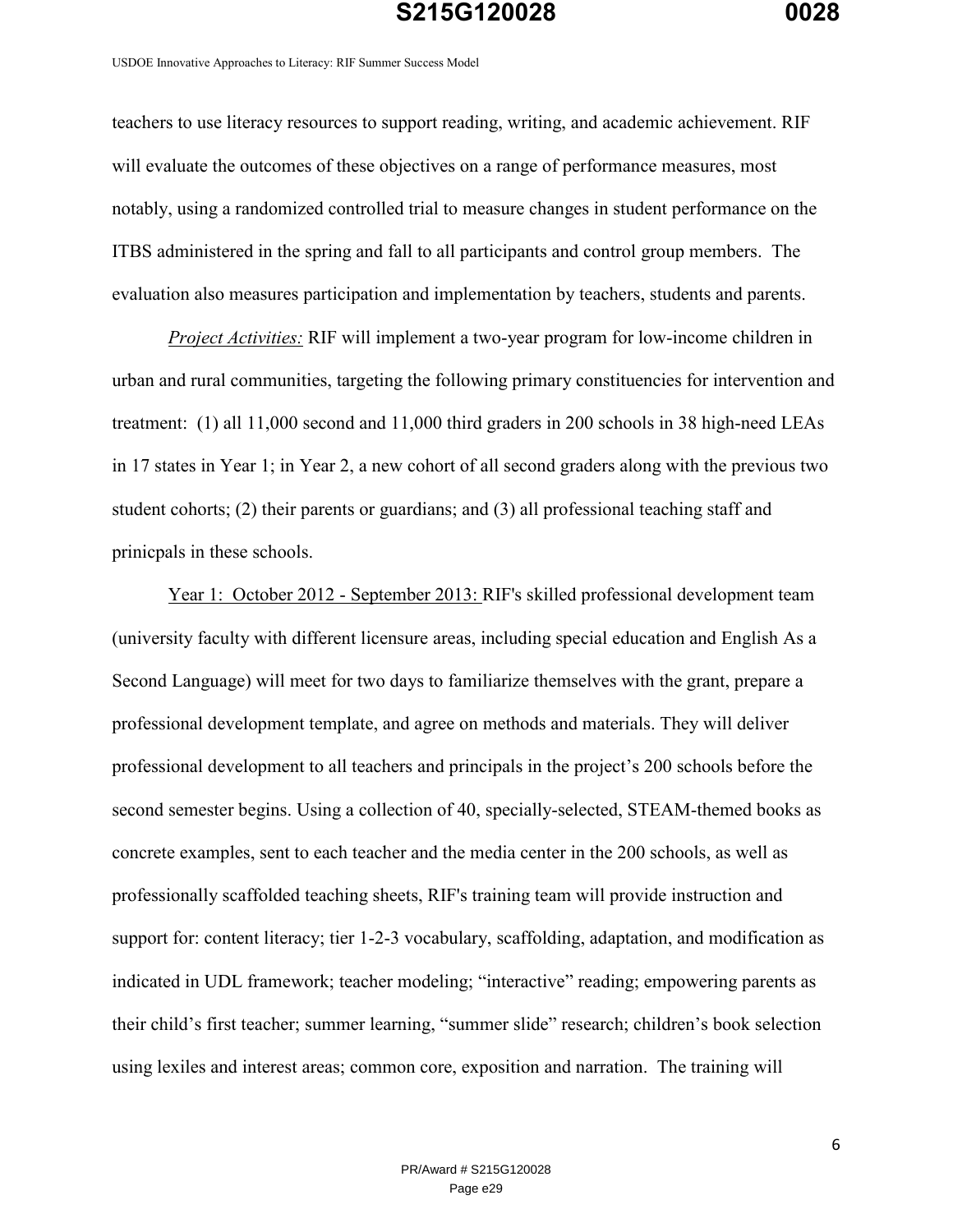USDOE Innovative Approaches to Literacy: RIF Summer Success Model

introduce Moodle as a vehicle for online learning communities to provide on-going support to teachers year-round. Each trainer will meet with the principal and the local designated RIF coordinator regarding the logistics and expectations of the summer learning intervention. All local RIF coordinators will be site-based, chosen by the particular school, with their own Moodle support. (The technology-based professional development elements thus address **Competitive** 

#### **Preference Priority 2: Technology**).

For second semester, teachers and media centers having already received the STEAM books and the teaching sheets to accompany each title (200 sheets total), teachers will be expected to use a book from the collection each week in read-alouds to their classes during the semester, using the lesson plans and activity sheets, modeling best practices and showing students how to use the scaffolded materials. This whole-school approach provides the foundation that RIF aims to lay to help turn around partner schools classified as persistently lowperforming (**thus addressing Competitive Preference Priority 1: Turning Around Persistently Low-Achieving Schools**).

In the spring, too, targeted students (second and third graders) will be administered a short standardized assessment to determine reading levels. At the end of the school year (May/ June 2013), each participating school will host a high-energy "Summer Reading Kick-off" for second and third grades and their parents/guardians. Using the results of the spring reading assessment, second and third grade classroom teachers, the RIF local coordinator, and the school library media specialist will guide students and their parents/guardians to make informed choices based on interest and lexile levels in choosing five books to *own* and *read* over the summer. These books will reflect Common Core's emphasis on narrative and expository texts and span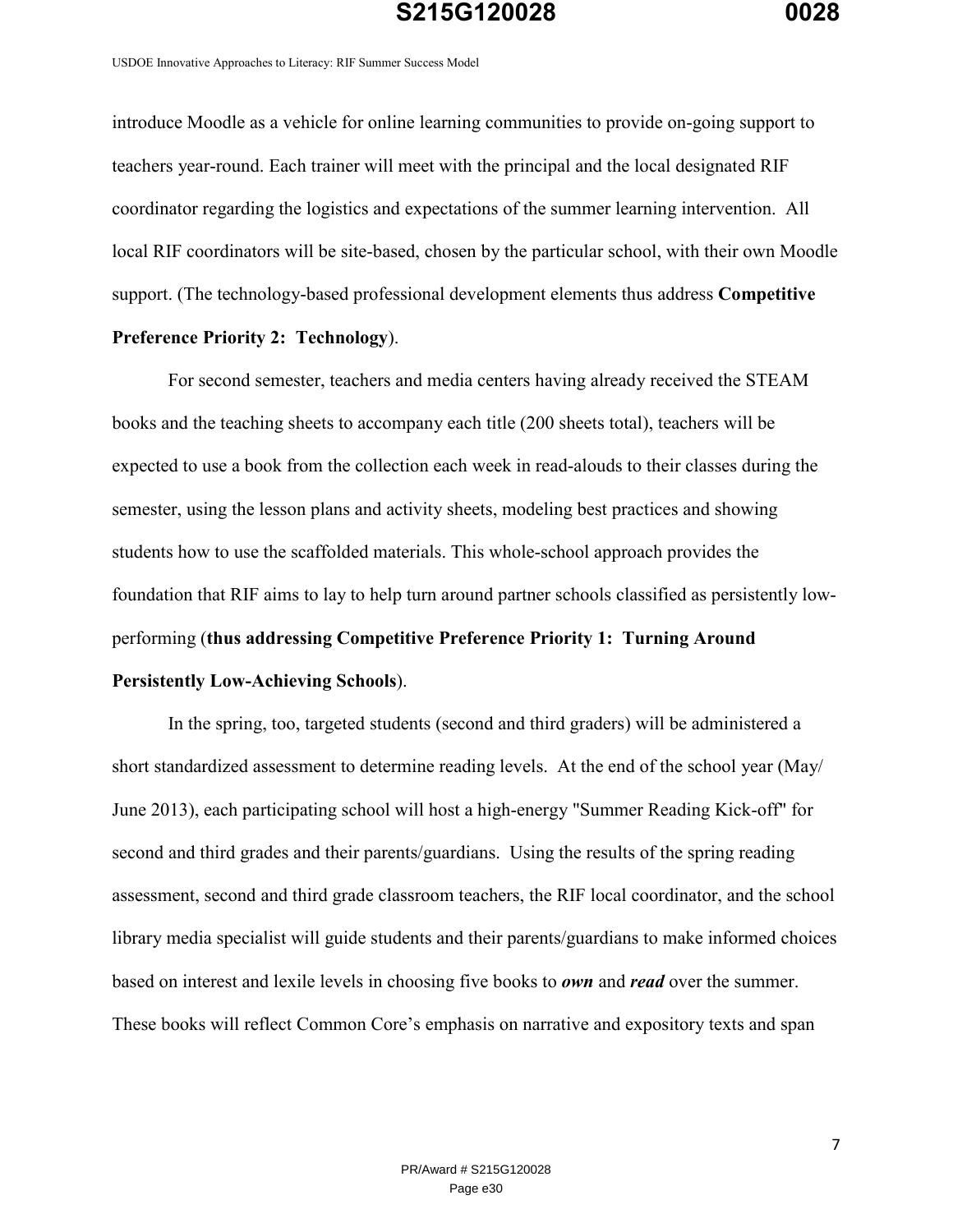USDOE Innovative Approaches to Literacy: RIF Summer Success Model

several STEAM topics, thus insuring tier-three vocabulary. At the Kick-off, teachers will also assist children and their parents in signing up for public library cards.

 The Kick-off is a key point of contact with parents, whose engagement is vital to the RIF model. In the meeting with parents, the RIF local coordinator will (a) provide an overview of the summer reading program, (b) review the materials accompanying their book selections (e.g., activity sheets and daily literacy calendars), (c) discuss in an open forum parent engagement with their children in reading and completing the follow-up activities, (d) ask for preference in mode of weekly contact from the local coordinator over the summer (text message, email, or phone). The messages will encourage, remind, and suggest ways parents can support their child's reading during the summer. (The use of cellular text messaging and email communication venues to remain in regular contact with parents/guardians and promote family engagement in literacy addresses **Competitive Preference Priority 2: Technology**).

Children and parents will return to the school during a designated week in mid-summer to choose, based on lexile and interest, three more books to read/own. This midsummer visit serves as a check-in between families and teachers to help further promote active family engagement during the summer reading program and to reenergize children about their book selections.

Complementing the books for summer reading, students will also receive extension/ teaching materials - similar to those their teachers had used that semester- intended to motivate and scaffold literacy development by addressing active learning, vocabulary, research skills, expressive and expository writing, comprehension, application, cross-content connections, to name a few, all reflecting best practices and current research and in a parent-friendly format. The summer reading instructional kit includes a book bag; a notebook with directed journal prompts; thematic stickers; a bookmark and bookplates; and literacy calendars.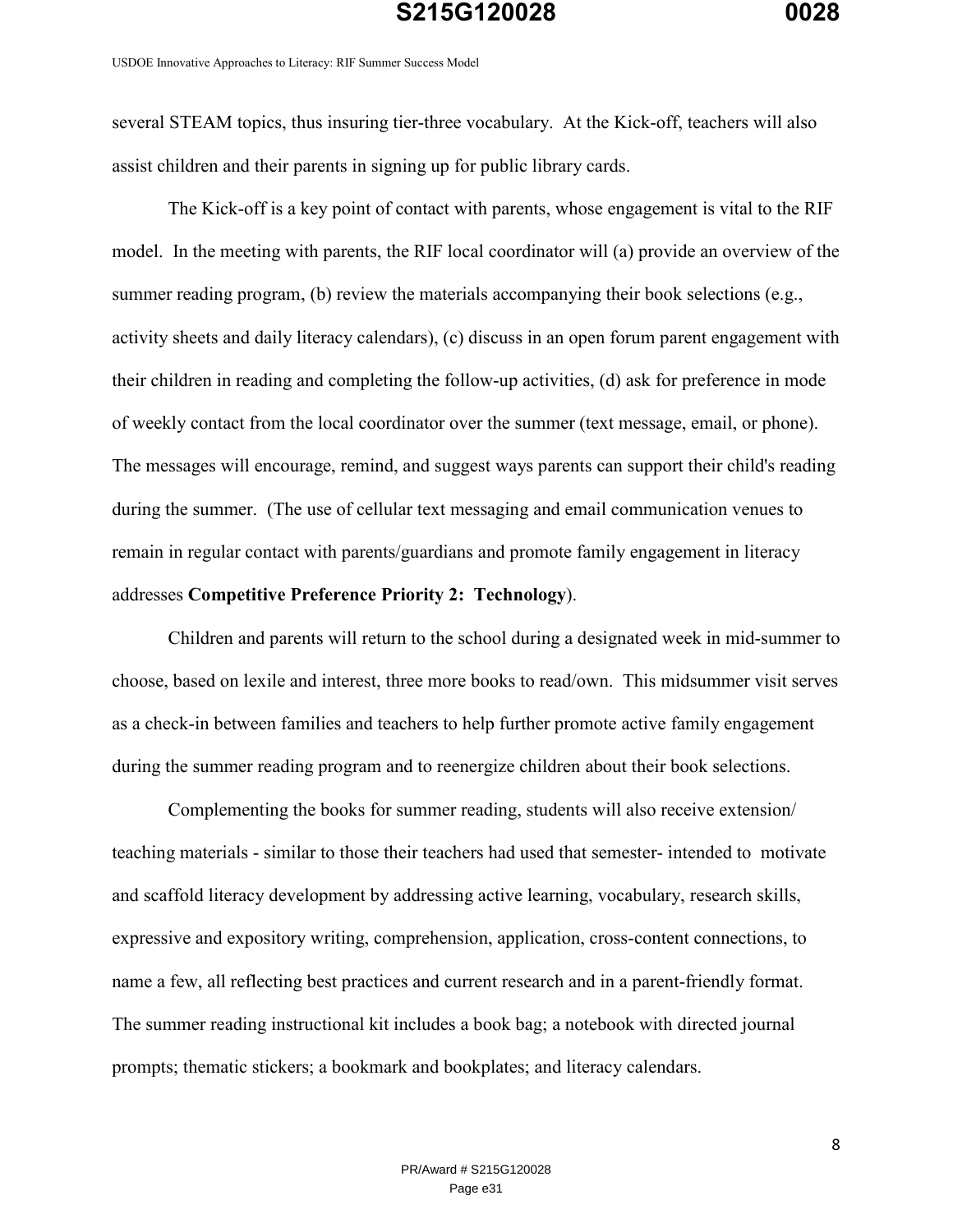USDOE Innovative Approaches to Literacy: RIF Summer Success Model

In the fall of 2013, 7,000 randomized control trial students (as detailed in the Evaluation section) promoted from second and third grades will take a post-test to assess reading ability, with data used to measure whether reading ability has improved, remained constant, or decayed over the summer. The project evaluators will thus be able to determine the impact of the summer reading program on students' reading achievement.

In addition, target students, now in the third and fourth grades, will engage in debrief back-to-school activities. In addition to a Back-to-School celebration, each local RIF coordinator will work with teachers to host Summer Reading Discussion days in the classroom, where students share experiences, journals and activities with one another and teachers. RIF has budgeted for each principal to offer an enrichment program related to reading and/or STEAM content areas to enhance the student learning experiences through activities such as a guest children's author or illustrator, a scientist, mathematician, or engineer across the many STEAM fields (botany, zoology, environmental science, chemistry, robotics, ecology, etc.).

Year 2: October 2013 - September 2014: In Year 2, a new cohort of second graders will enter the project, joining the existing cohorts of former second and third graders, now in third and fourth grades. The school-based activities will be repeated during Year 2, including: (1) professional development for all teachers and principals in the 200 schools, using a new STEAM collection (40 titles) and related activities; continued Moodle-based discussion and support, (2) the classroom teachers' use of the STEAM collection in their read-alouds, using the activities with the children and parents, weekly during spring semester; (3) a late spring standardized assessment of second, third, and fourth graders' reading ability; (4) a "Summer Reading Kickoff" in May/June 2014, where students select five new books, based on interest and lexiles, to own and read over the summer, with a new set of related scaffolded literacy materials; a parent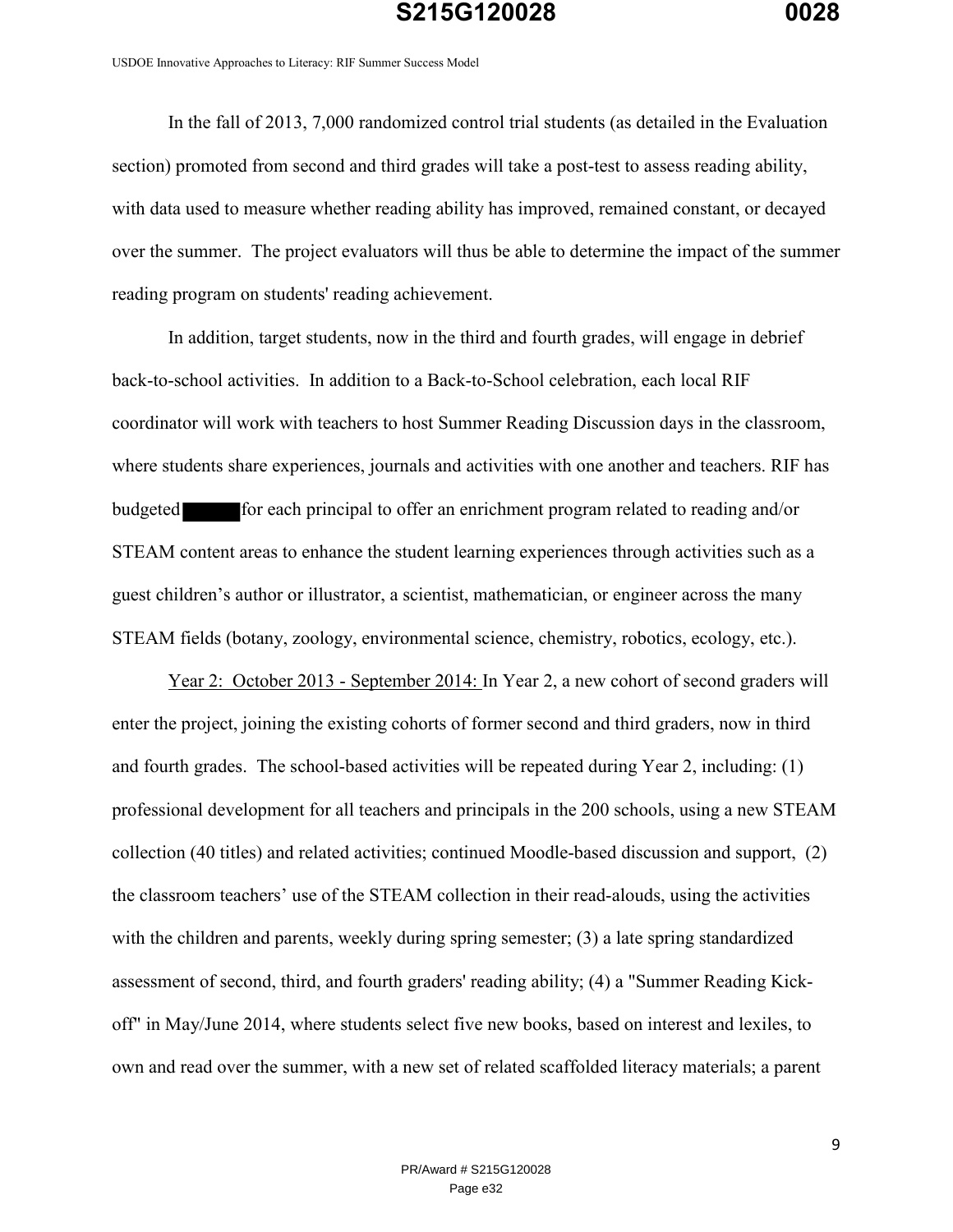USDOE Innovative Approaches to Literacy: RIF Summer Success Model

briefing and collection of contact information for the weekly outreach from the local coordinator; and public library card sign-up; (5) families return to the school mid-summer to choose three more books to read before school starts; (6) a post-test of 7,000 randomized control trial students in fall 2014; and (7) other follow-up, back-to-school activities with the students.

*Corollary Activities:* A national advisory panel of high-profile literacy and summer learning experts will be convened to provide guidance to the project. This group, including Dr. James Kim and Dr. Richard Allington, will meet in person three times during the life of the project: fall 2012, 2013, and 2014. Dr. Thomas White will serve as consultant to the project.

Policy Studies Associates' extensive data collection activities will support a rigorous evaluation of the project, the analysis of which will regularly provide RIF project directors and managers nationally as well as local and state program coordinators, teachers, and principals with robust information on implementation efforts and on the effectiveness and impact of project strategies and activities. These various sources of data will inform on-going implementation decisions and will drive mid-course, formative modifications.

*Dissemination Activities:* At fall 2014, the national advisory panel will review results, the project evaluation report and perspectives from project leaders and the training team. RIF will implement a dissemination plan that informs the field and supports project replication and scaling efforts across the country, including its 17,000 sites. RIF will present at national and regional conferences and publish findings, dedicating considerable capital to share information nationally to all constituents.

*Support for Related Reform Efforts:* The project has been explicitly aligned with major national school reform and improvement efforts: (1) *Focus on STEAM*: Books and related activities feature STEAM themes to support state and national efforts to address these content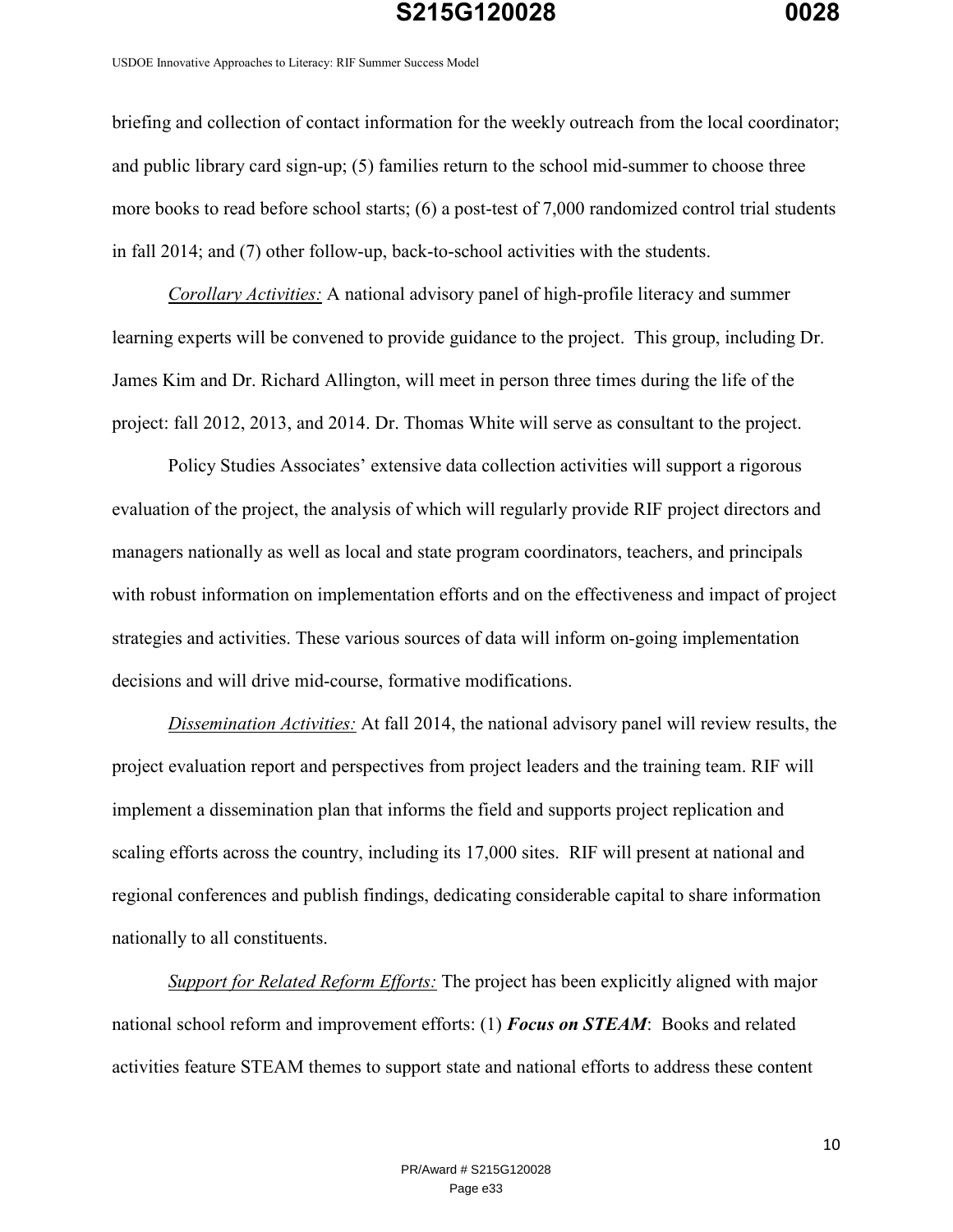USDOE Innovative Approaches to Literacy: RIF Summer Success Model

areas. (2) *Focus on multicultural themes*: Books include multicultural themes so all children can more readily and positively identify with characters and content, particularly in light of the achievement gap among minority students, long a concern of RIF's, and important to our nation's commitment to ensuring equal access to higher education, 21st-century careers, and preserving a democratic civil society. (3) *Focus on Common Core standards*: The professional development training, literacy materials for teachers, and the activity sheets for students will all be aligned with Common Core standards. (4) *Focus on expanded/out-of-school time learning opportunities*: RIF's project promotes summer reading, intentionally infusing literacy development and content-related learning objectives into the family activities. (5) *Focus on turning around low-performing schools*: Designed to help drive efforts to turn around persistently low-performing schools, a national and local priority, the project takes a wholeschool-approach, involving students, parents/guardians, teachers and principals. As all teachers will participate in RIF training, even outside the target grades, all students and families will benefit from enhanced, evidence-based instructional techniques and materials that draw on the latest research in best practices that support literacy development. Activities for participating students will significantly and positively affect their reading achievement by reducing or eliminating summer losses in reading, **thus addressing Competitive Preference Priority 3: Improving Early Learning Outcomes**. The combined effect will accelerate the transformation of persistently low-achieving schools.

**(c) QUALITY OF THE PROJECT SERVICES:** The two-year project will serve an ambitious number of children--33,000 unduplicated count--in 38 high-need LEAs across 17 states, identified on the basis of (a) existing relationships with RIF as a trusted partner and (b) large numbers of high-need students from low-income families, ranging from 25% to nearly 60% of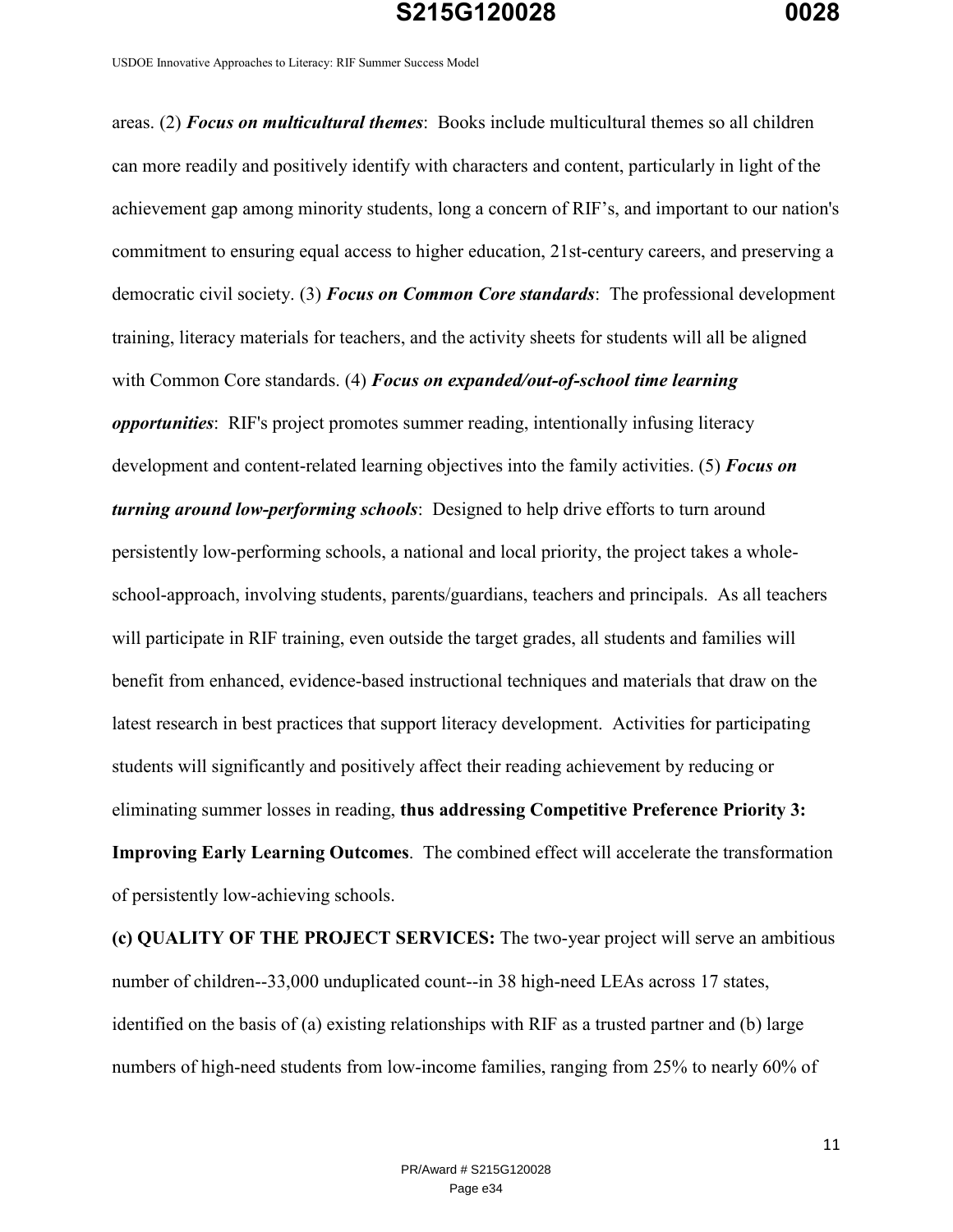USDOE Innovative Approaches to Literacy: RIF Summer Success Model

the student population living below the poverty line. This project will put 211,200 books into classrooms; 16,000 books into school media centers, and 440,000 books into the hands of children who need them most. Emphasizing service to rural areas, it includes 21 rural LEAs (eligible under the either the Small Rural School Achievement program or the Rural and Low-Income School program) in seven states, **thus addressing Competitive Preference Priority 4: Serving Rural LEAs**. The proposed RIF design is vital to its impact and ability to scale up; a randomized study produces results that should contribute to the national priority to turn around persistently low-achieving schools (identified as Competitive Preference Priority 1 for the IAL initiative) and to the discussion of summer learning interventions. Finally, because the whole school is involved in staff development and book distributions, the project is committed to a whole-school reform approach; RIF will build capacity of the entire instructional staff to scaffold literacy development across the entire student population. The following lists the LEAs that RIF has invited to participate as partners:

| <b>Local Education</b><br>Agency | <b>LEA</b><br>Code | <b>City</b>     | <b>State</b> | <b>High</b><br><b>Need</b><br>LEA-<br><b>Poverty</b><br>$\frac{0}{0}$ | $CPP$ 1:<br><b>Persistently</b><br>Lowest<br><b>Achieving</b><br><b>Schools</b> | $CPP4$ :<br><b>Serving</b><br><b>Rural</b><br><b>LEAs</b> |
|----------------------------------|--------------------|-----------------|--------------|-----------------------------------------------------------------------|---------------------------------------------------------------------------------|-----------------------------------------------------------|
| <b>Bessemer Schools</b>          | 100330             | <b>Bessemer</b> | AL           | 48.77                                                                 | N/A                                                                             | N/A                                                       |
| Selma SD                         | 102970             | Selma           | AL           | 58.38                                                                 | N/A                                                                             | Yes-RLIS                                                  |
| Lowndes Co PS                    | 102160             | Hayneville      | AL           | 43.80                                                                 | Jackson-<br><b>Steele</b>                                                       | Yes-RLIS                                                  |
| Humphreys Co SD                  | 2802040            | Belzoni         | <b>MS</b>    | 57.89                                                                 | N/A                                                                             | Yes-RLIS                                                  |
| Yazoo Municipal<br><b>SD</b>     | 2804770            | Yazoo City      | <b>MS</b>    | 57.14                                                                 | McCoy                                                                           | Yes-RLIS                                                  |
| Columbia SD                      | 2801170            | Columbia        | <b>MS</b>    | 35.78                                                                 | N/A                                                                             | Yes-RLIS                                                  |
| Simpson Co SD                    | 2803990            | Mendenhall      | <b>MS</b>    | 31.23                                                                 | N/A                                                                             | N/A                                                       |
| Denver PS                        | 803360             | Denver          | CO           | 26.75                                                                 | N/A                                                                             | N/A                                                       |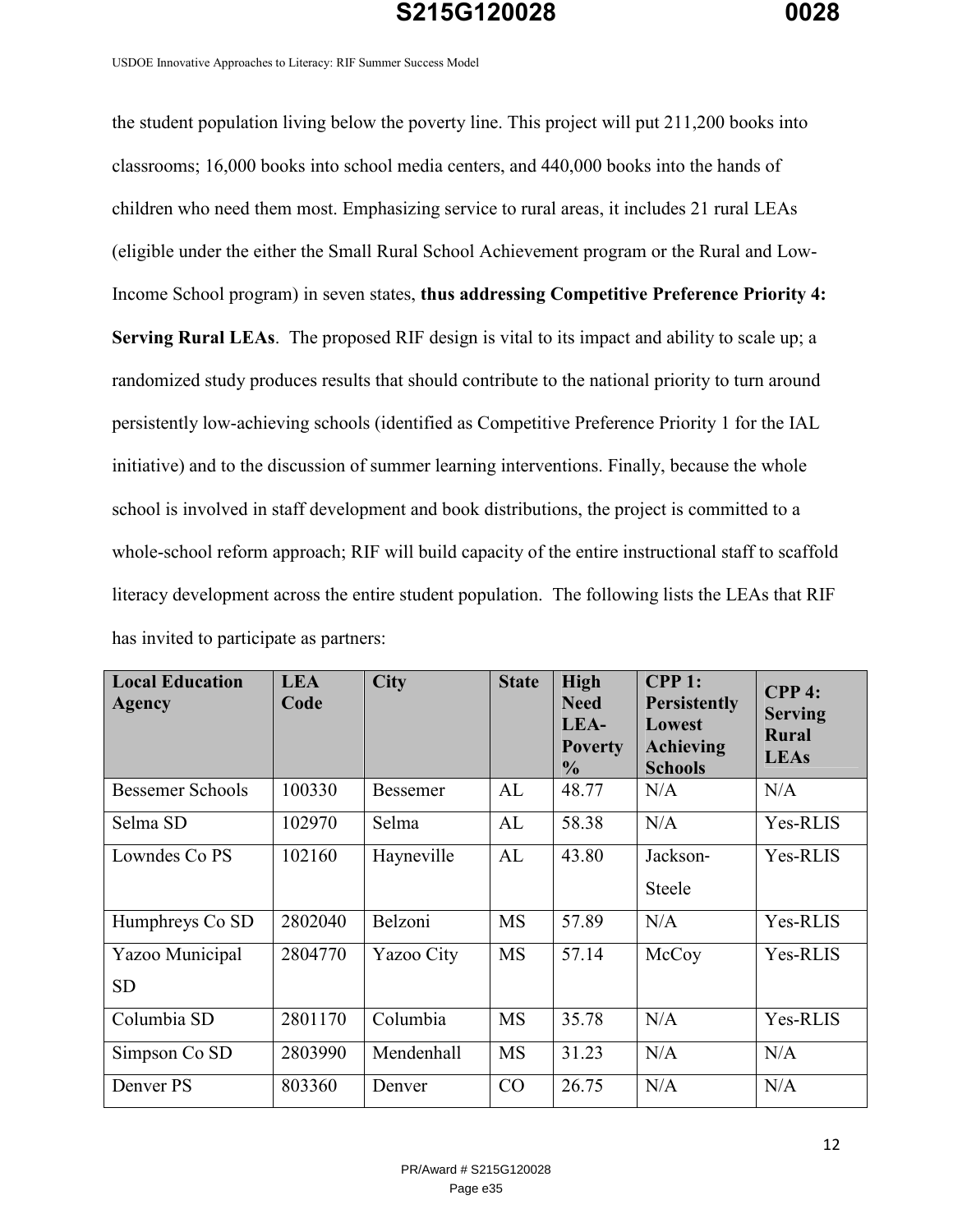USDOE Innovative Approaches to Literacy: RIF Summer Success Model

| Harrison SD            | 804530  | Colorado       | CO        | 34.37 | N/A            | N/A      |
|------------------------|---------|----------------|-----------|-------|----------------|----------|
|                        |         | Springs        |           |       |                |          |
| LuVerne                | 1917880 | Lu Verne       | IA        | 50.00 | N/A            | Yes-SRSA |
| Community SD           |         |                |           |       |                |          |
| <b>River Valley</b>    | 1917880 | Correctionvill | IA        | 31.18 | N/A            | Yes-SRSA |
| Community SD           |         | ${\bf e}$      |           |       |                |          |
| Davis County           | 1908610 | Bloomfield     | IA        | 25.50 | N/A            | Yes-RLIS |
| Community SD           |         |                |           |       |                |          |
| Waterloo               | 1930480 | Waterloo       | IA        | 26.32 | Cunningham     | N/A      |
| Community SD           |         |                |           |       | School,        |          |
|                        |         |                |           |       | Irving         |          |
| Todd Co SD             | 4672090 | Mission        | <b>SD</b> | 51.28 | Spring         | Yes-SRSA |
|                        |         |                |           |       | Creek, He      |          |
|                        |         |                |           |       | Dog            |          |
| Shannon Co65-1         | 4665460 | Batesland      | <b>SD</b> | 43.00 | N/A            | Yes-RLIS |
| Sisseton SD 54-2       | 4600053 | Sisseton       | <b>SD</b> | 28.69 | N/A            | Yes-RLIS |
| Chamberlain 07-1       | 4612000 | Chamberlain    | <b>SD</b> | 28.06 | N/A            | Yes-RLIS |
| Bridgeport Bd of       | 900450  | Bridgeport     | <b>CT</b> | 25.35 | Dubar,         | N/A      |
| Ed                     |         |                |           |       | Roosevelt,     |          |
|                        |         |                |           |       | Marin, Batalli |          |
|                        |         |                |           |       | aBarnum        |          |
| Wapato SD              | 5309480 | Wapato         | WA        | 46.11 | N/A            | N/A      |
| Tukwila SD             | 5308130 | Tukwila        | <b>WA</b> | 43.06 | N/A            | N/A      |
| Hidalgo ISD            | 4823100 | Pharr          | <b>TX</b> | 49.72 | N/A            | N/A      |
| Dallas ISD             | 4816230 | Dallas         | <b>TX</b> | 37.56 | N/A            | N/A      |
| <b>Athens District</b> | 4700120 | Athens         | <b>TN</b> | 35.81 | N/A            | Yes-RLIS |
| Carter Co SD           | 4700510 | Elizabethton   | <b>TN</b> | 32.58 | N/A            | N/A      |
| Haywood Co             | 4701770 | Brownsville    | <b>TN</b> | 29.37 | N/A            | Yes-RLIS |
| Schools                |         |                |           |       |                |          |
| Hardin Co Schools      | 4701680 | Savannah       | <b>TN</b> | 30.88 | $\rm N/A$      | Yes-RLIS |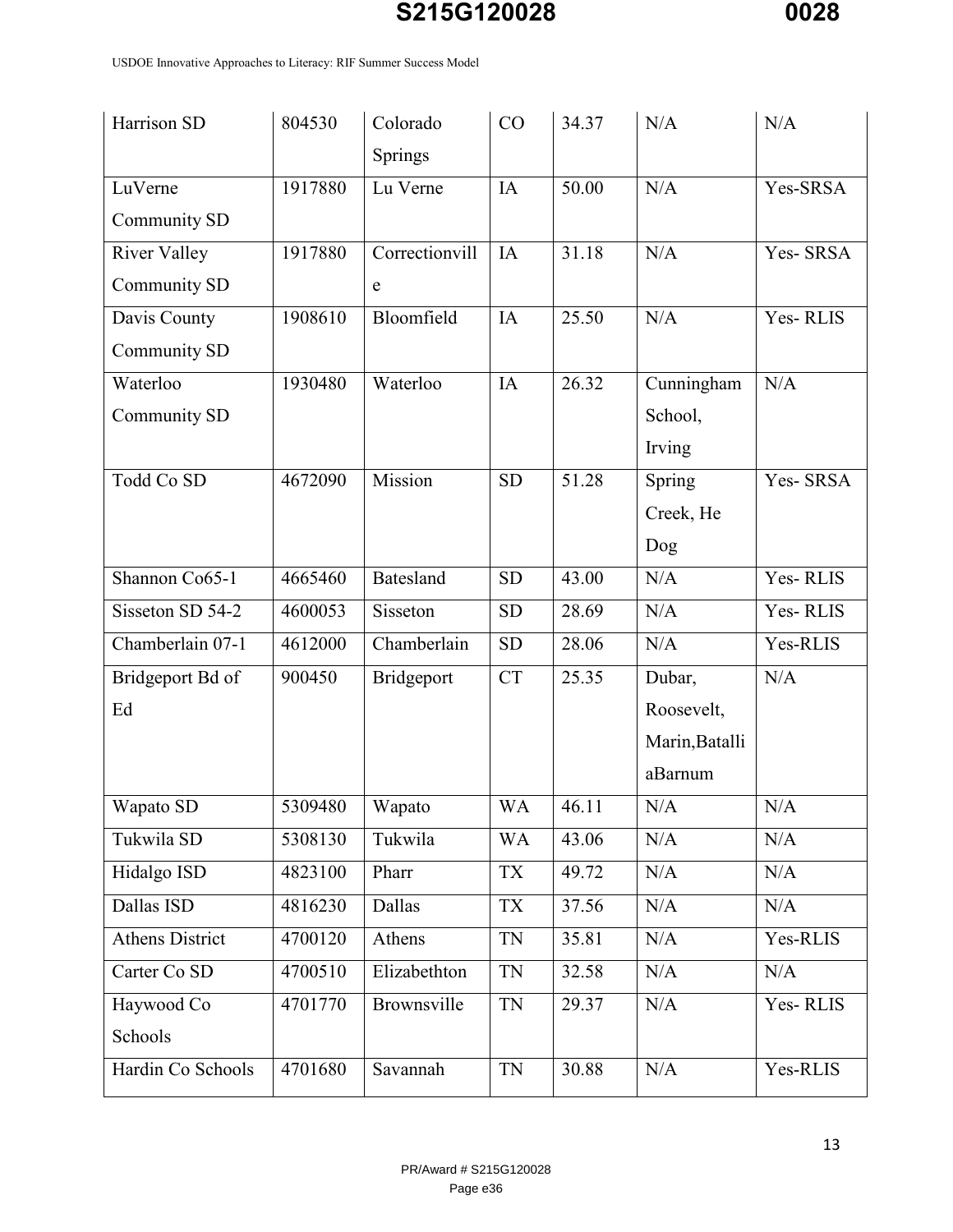| Lexington Schools         | 4702460 | Lexington            | TN           | 35.20 | N/A | Yes-RLIS |
|---------------------------|---------|----------------------|--------------|-------|-----|----------|
| Owsley Co SD              | 2104620 | Booneville           | <b>KY</b>    | 48.24 | N/A | Yes-RLIS |
| Middlesboro ISD           | 2104620 | Middlesboro          | <b>KY</b>    | 46.00 | N/A | Yes-RLIS |
| Whitley Co SD             | 2105880 | Williamsburg         | <b>KY</b>    | 38.14 | N/A | Yes-RLIS |
| Casey Co SD               | 2101050 | Liberty              | <b>KY</b>    | 37.18 | N/A | Yes-RLIS |
| SW Region SD              | 200710  | Dillingham           | AK           | 26.76 | N/A | Yes-SRSA |
| Flint SD                  | 2614520 | Flint                | MI           | 47.92 | N/A | N/A      |
| Los Angeles USD           | 622710  | Los Angeles          | CA           | 27.20 | N/A | N/A      |
| Central Falls SD          | 4400120 | <b>Central Falls</b> | RI           | 37.43 | N/A | N/A      |
| Somerset Co <sub>PS</sub> | 2400570 | Westover             | MD           | 27.35 | N/A | N/A      |
| Chicago SD 299            | 1709930 | Chicago              | $\mathbf{L}$ | 30.67 | N/A | N/A      |
| Jamestown Schools         | 3615630 | Jamestown            | <b>NY</b>    | 28.99 | N/A | N/A      |

USDOE Innovative Approaches to Literacy: RIF Summer Success Model

*Description of Services by Targeted Recipient or Beneficiary:* RIF's project targets three major constituencies to receive services and benefits: **Students**: 440,000 books will be given to 33,000 children over two years, 22,000 choosing 16 and 11,000 choosing 8. Children and families will receive high quality literacy materials and supplies, related to the books for ownership during the summer. RIF's national office will work with local RIF program coordinators to ensure that all children in targeted grades can participate in all aspects of the project regardless of race, color, national origin, or gender, including students with disabilities and English learners. These modifications will focus on meeting the General Education Provisions Act (GEPA) Section 427.

Students will be beneficiaries of the training and information session for their parents/guardians at the Summer Reading Kick-off, since parents are key to encouraging summer reading, completing the associated activities, and visiting the public library. Students will also benefit from RIF's training for all instructional staff.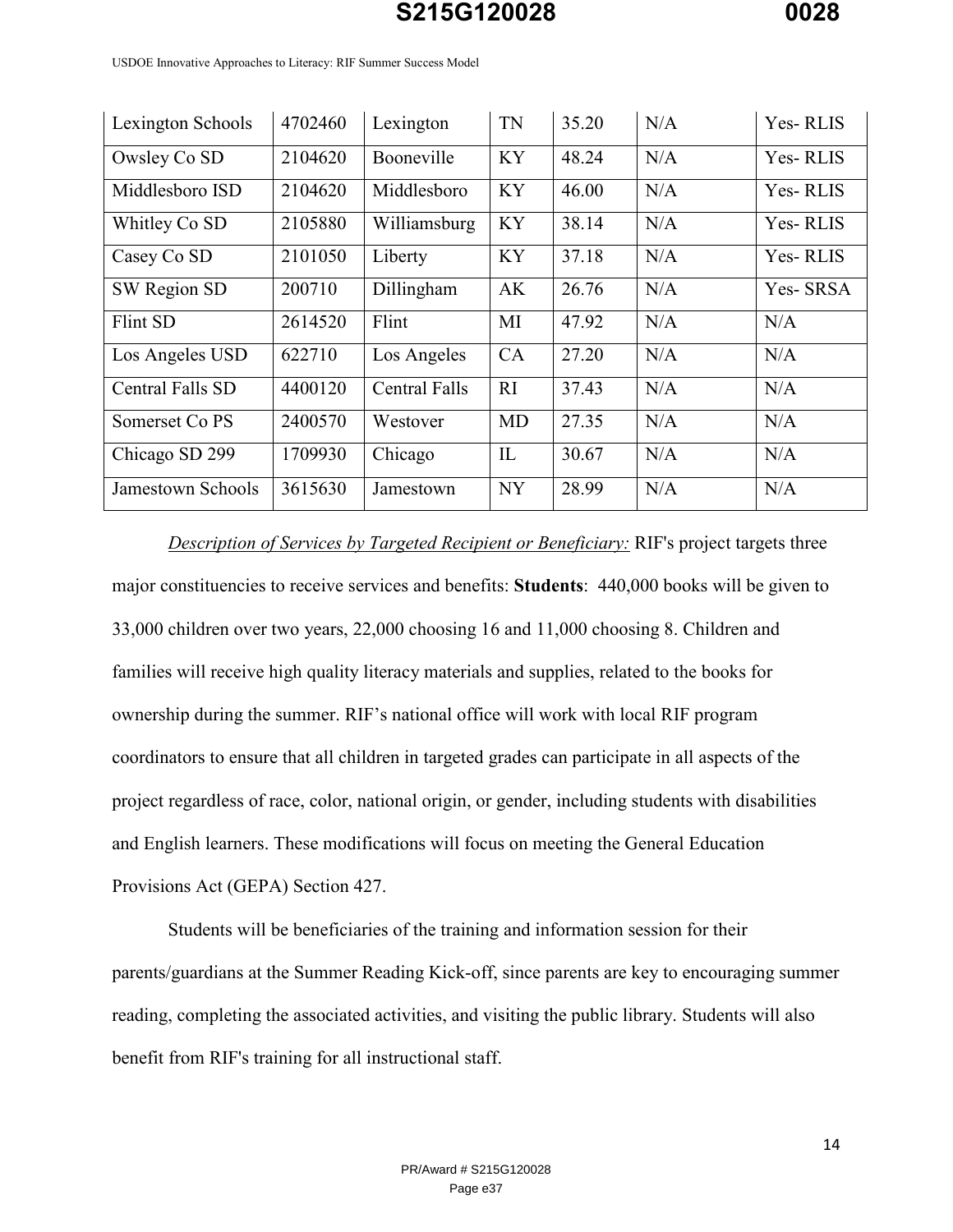USDOE Innovative Approaches to Literacy: RIF Summer Success Model

**Teachers, including library media specialists, and principals:** 2,640 teachers will receive 80 high-quality books for classroom use (a collection of 40 books, each year), for a total of 211, 200 books; media specialists will receive 80 books (a collection of 40 books, each year, for two years), for a total of 16,000 books to media centers. All instructional personnel will receive RIF's materials and professional development training, including strategies for full inclusion of children with disabilities, with additional support given electronically. The designated program coordinator at each school will receive an additional day of training each year, also with support online.

**Parents/Guardians:** Parents and guardians will be invited to school, where they will (a) learn about summer reading, (b) help their children and the teacher select books, (c) discuss ways they can be involved in reading and in the activities, and (d) determine how they would like to receive weekly contact. RIF and its local project coordinators will give special attention to engaging/supporting parents who are English learners, who do not have childcare and transportation to return to the school in mid-summer, and work to address concerns about students with disabilities. Each fall, parents will be invited to the Back to School Celebration to share stories of summer reading.

**Other beneficiaries of proposed project services:** Communities of the 200 schools are a major beneficiary. Rising literacy rates at the elementary level directly relate to more high school graduates, gainful employment, economic development, reduced crime and incarceration rates, reduced need for academic remediation and other services typically provided to at-risk populations. A more literate populace can better assume the responsibilities of democratic citizenship. Also, because of the study's rigorous empirical design, this project affords a major opportunity to add to the body of knowledge. Testing an extension of the Kim/White model in a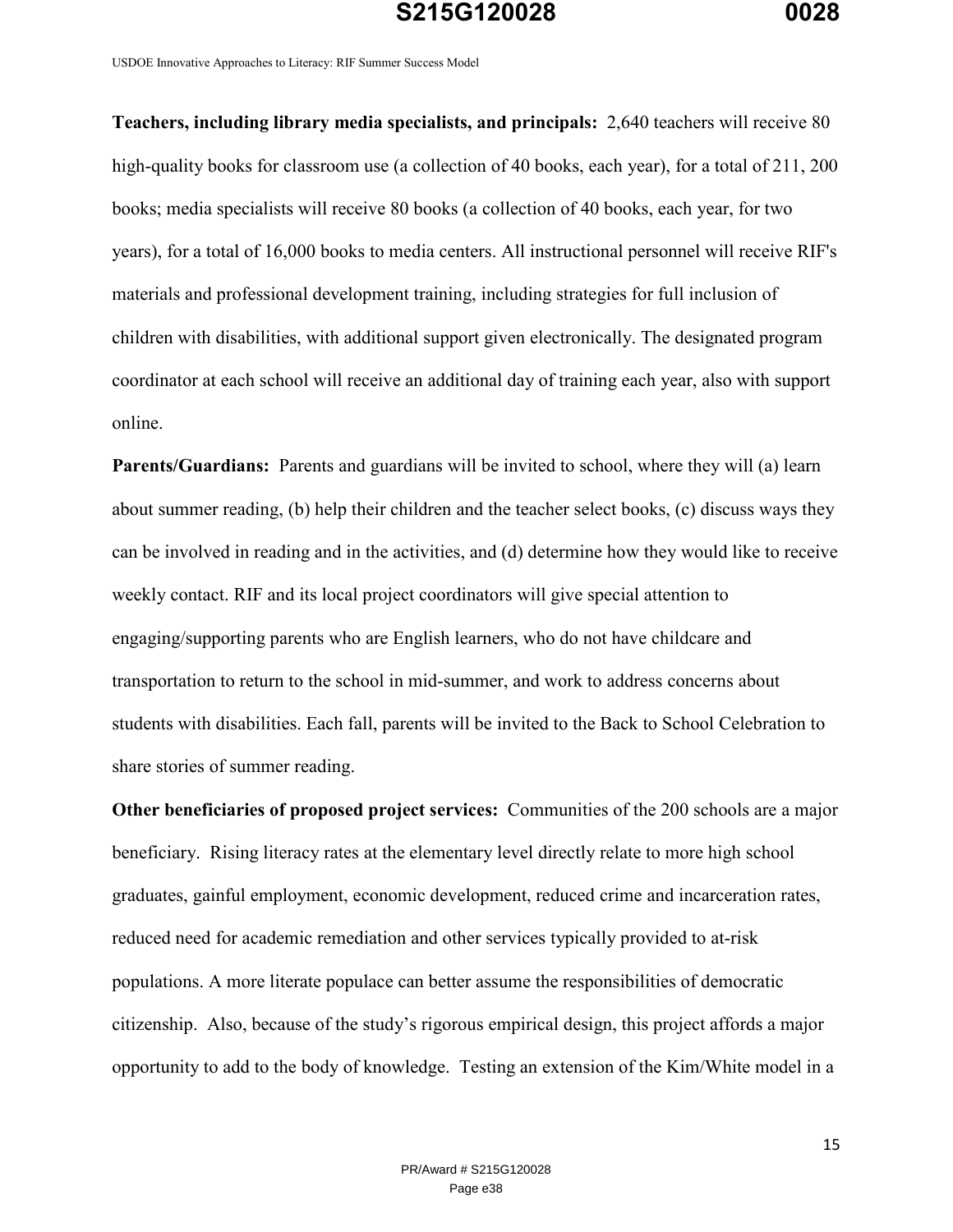USDOE Innovative Approaches to Literacy: RIF Summer Success Model

variety of settings (rural/urban and geographically diverse areas) should generate findings about its effectiveness for increasing reading achievement and stemming summer losses in reading. **(d) ADEQUACY OF RESOURCES:** RIF requests through the U. S. Department of Education's Innovative Approaches to Literacy initiative to serve 33,000 unduplicated children (55,000 duplicated) directly in 200 elementary schools in 38 LEAs in 17 states. The costeffective, efficient delivery model, the result of the organization's five decades of expertise, ensures capacity and know-how. *Key Cost Elements-* (A) **Books**: The project will distribute 667,200 books to children,

classrooms, and media centers. An RFP will be sent to publishers, of which RIF works with over 100, to identify high-quality, lexiled, STEAM books at a price of each: 8 books  $x$  22,000 students x  $\blacksquare$  / book = ; 176,000 books YEAR 1; 8 books x 33,000 students x  $\blacksquare$ /book =  $\blacksquare$ ; 264,000 books; YEAR 2

Teachers K-5 in the 200 schools will receive classroom collections each year of 40 award-winning STEAM titles, vetted by RIF's two national panels of literacy experts. STEAM Collection of 40 books  $x$  2,640 classrooms  $x$  2 years =  $\qquad$ ; 211, 200 books.

School Library Media Centers: Years 1 and 2, all school library media centers in 200 schools will also receive a STEAM collection of 40 books: STEAM Collection of 40 books  $x 200$  schools  $x 2$  years  $=$  ; 16,000 books

(B) **Teaching and activity sheets and other ancillary motivational materials:** Classroom teachers, school librarians and media specialists will each receive sets of activity sheets and lesson plans, 200 pages total to accompany each book in the 40-book classroom collection each year (also available on the RIF website). RIF will also produce and distribute sets of highquality summer reading activity sheets for the second, third, and fourth graders choosing books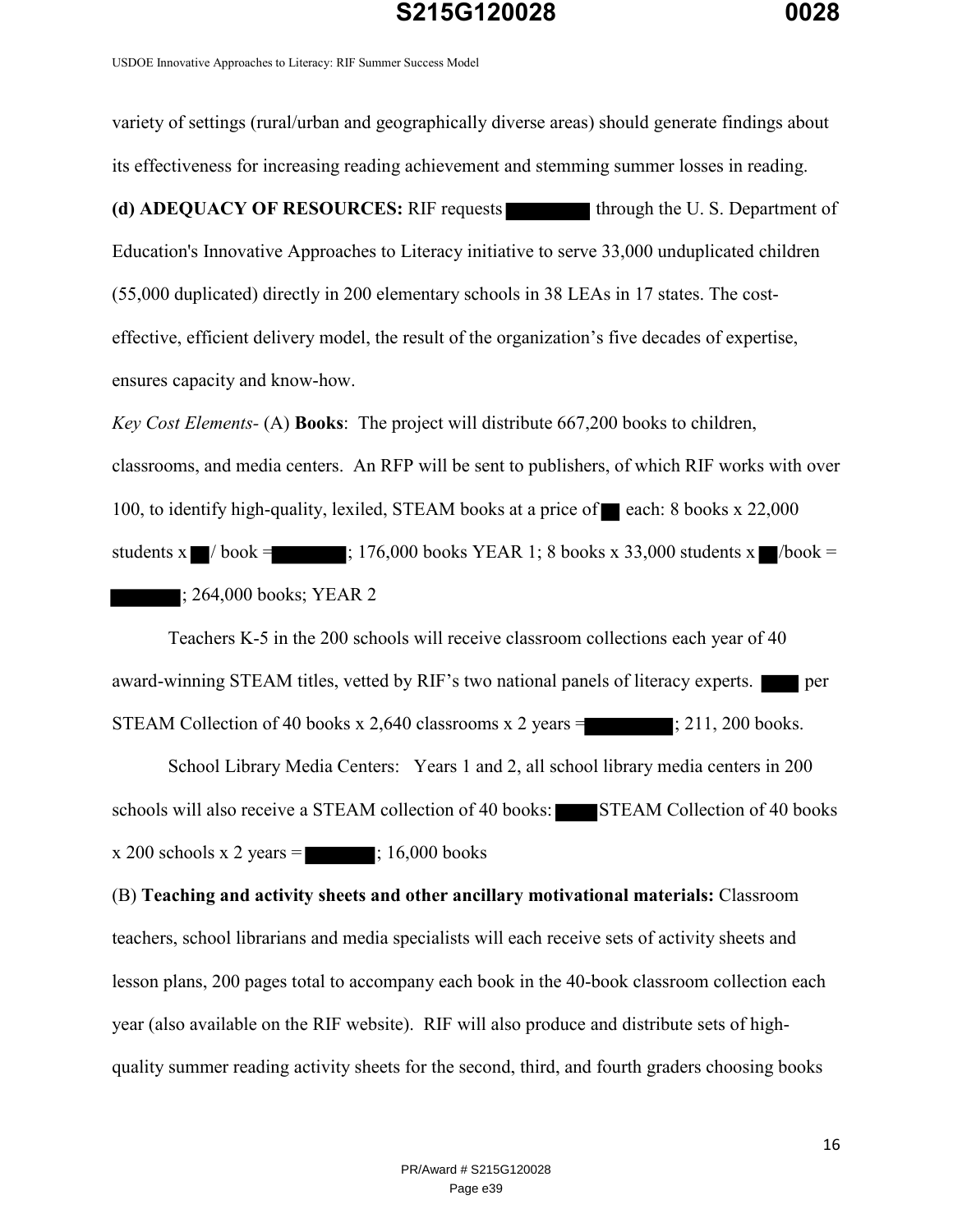USDOE Innovative Approaches to Literacy: RIF Summer Success Model

for summer. Ancillary motivational items include a book bag, a notebook with directed journal prompts, a thematic sticker sheet; a bookmark and book plates; and literacy calendars. Costs to develop, produce, and distribute activity sheets and associated summer reading kit materials over two years:  $\blacksquare$ /child x 55,000 children =  $\blacksquare$ 

(C) **Professional Development for School-Based Instructional Staff:** RIF will provide on-site professional development and online support to teachers in 38 LEAs, yearly in fall and early winter. The highly qualified training team has deep understanding of 21st Century Schools concepts, Common Core standards, and UDL. Cost for professional development, including technology components over two years:

(E) **Springtime pretests and autumn post-tests:** The brief standardized reading assessment used for the pretest will determine students' reading levels for use in the summer book selection. Both the pre- and post- test are critical pieces in the project design of the project.

Year 1: 22,000 students x /test =  $\blacksquare$ ; Year 2: 33,000 students x /test = In both falls, a randomized sample of 7,000 students will take a post-test to measure changes in reading level and ability. 7,000 students x  $\blacksquare$ /test x 2 years =

(F) **Project Management and Administration:** Dr. Judy Cheatham, Vice President of Literacy Services, will manage a senior team in the RIF national office. A national advisory panel of high-profile experts and the staff development team will provide guidance and feedback throughout the project. Locally, each school will designate a project coordinator, the first point of contact with RIF national, the project evaluators, parents and students. Local coordinators will organize the year-end Kick-off and back-to-school events, coordinate the distribution of books, and provide weekly contact with the parents/guardians of participating children.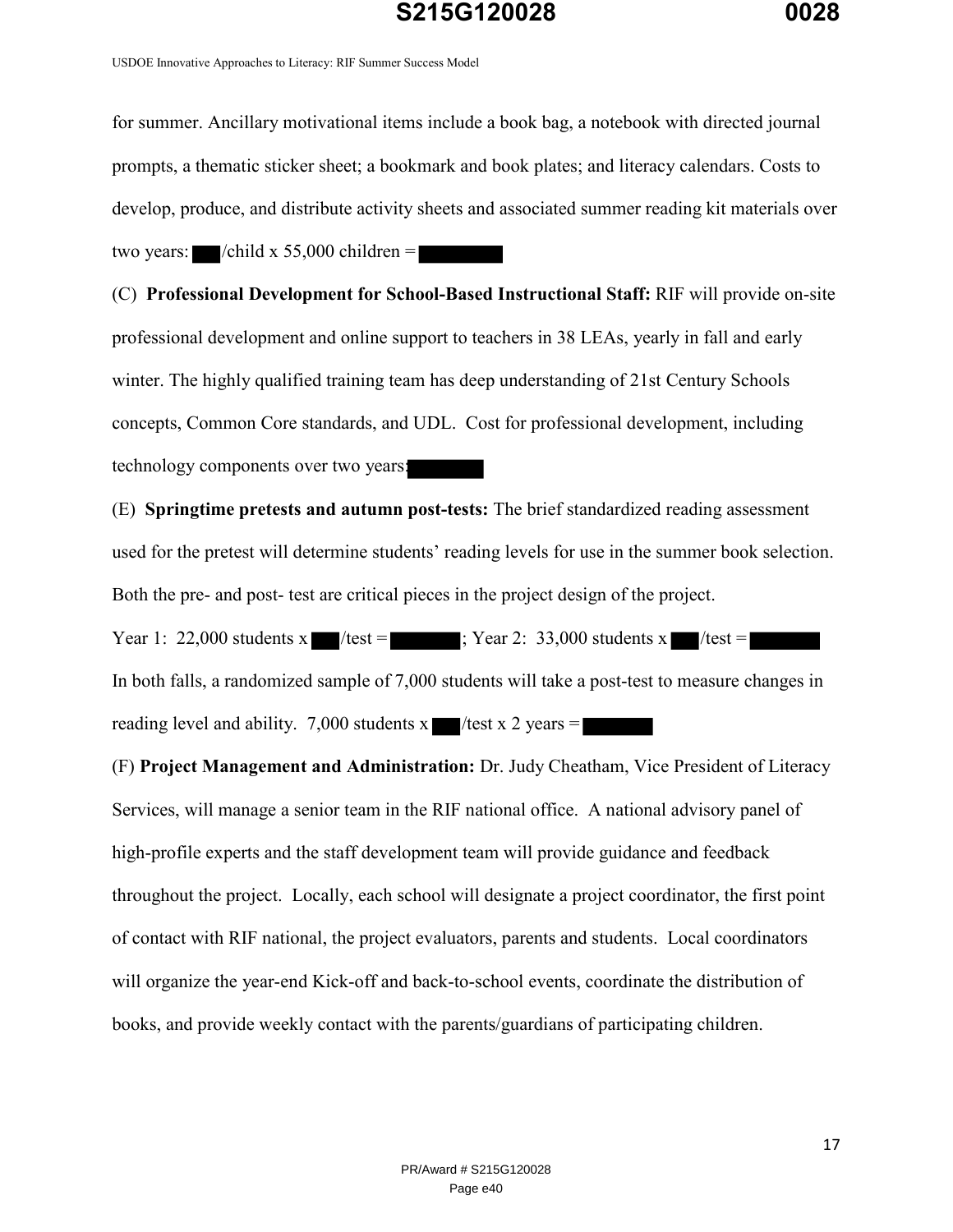USDOE Innovative Approaches to Literacy: RIF Summer Success Model

(G) **Project Evaluation:** PSA, with a national reputation for producing scientifically valid research studies that have influenced policy development and program design, will implement a rigorous national evaluation of this two-year project. PSA will collect various types of data to assess (a) implementation and (b) project impact on reading achievement. Notably, PSA has designed a randomized control trial at the school level, involving 7,000 students, to assess the effectiveness of the RIF model in improving literacy development for elementary-age children. Total cost of evaluation over two years:

**(e) QUALITY OF THE MANAGEMENT PLAN:** This proposal represents an ambitious undertaking in geographic scope, number of participating children, families, schools, and communities, but in a design that should prove significant to the field. Completely confident in its ability to deliver, RIF enjoys a widely-recognized, highly-respected brand identity across the country, having forged strong partnerships with teachers, schools, district officials, as well as nonprofit, business, and political leaders. Nationally, RIF maintains strong relationships within the policy and political community, professional associations of educators and literacy experts, the university community, and national child service delivery organizations and associations. RIF's President and CEO, Carol H. Rasco, a well-known national expert in child literacy and a tireless advocate for children, leads a team of deeply-knowledgeable and highly-experienced veteran educators and literacy experts, professional developers, communications and outreach specialists, evaluation researchers, and project administrators.

*RIF National Office Personnel:*

**Judy B. Cheatham, PhD, Vice President for Literacy Services**: 50% time; Project Director Author, lecturer, trainer, former college professor and national consultant, Dr. Cheatham has worked on numerous national initiatives since 1986 as well as with states, school districts, and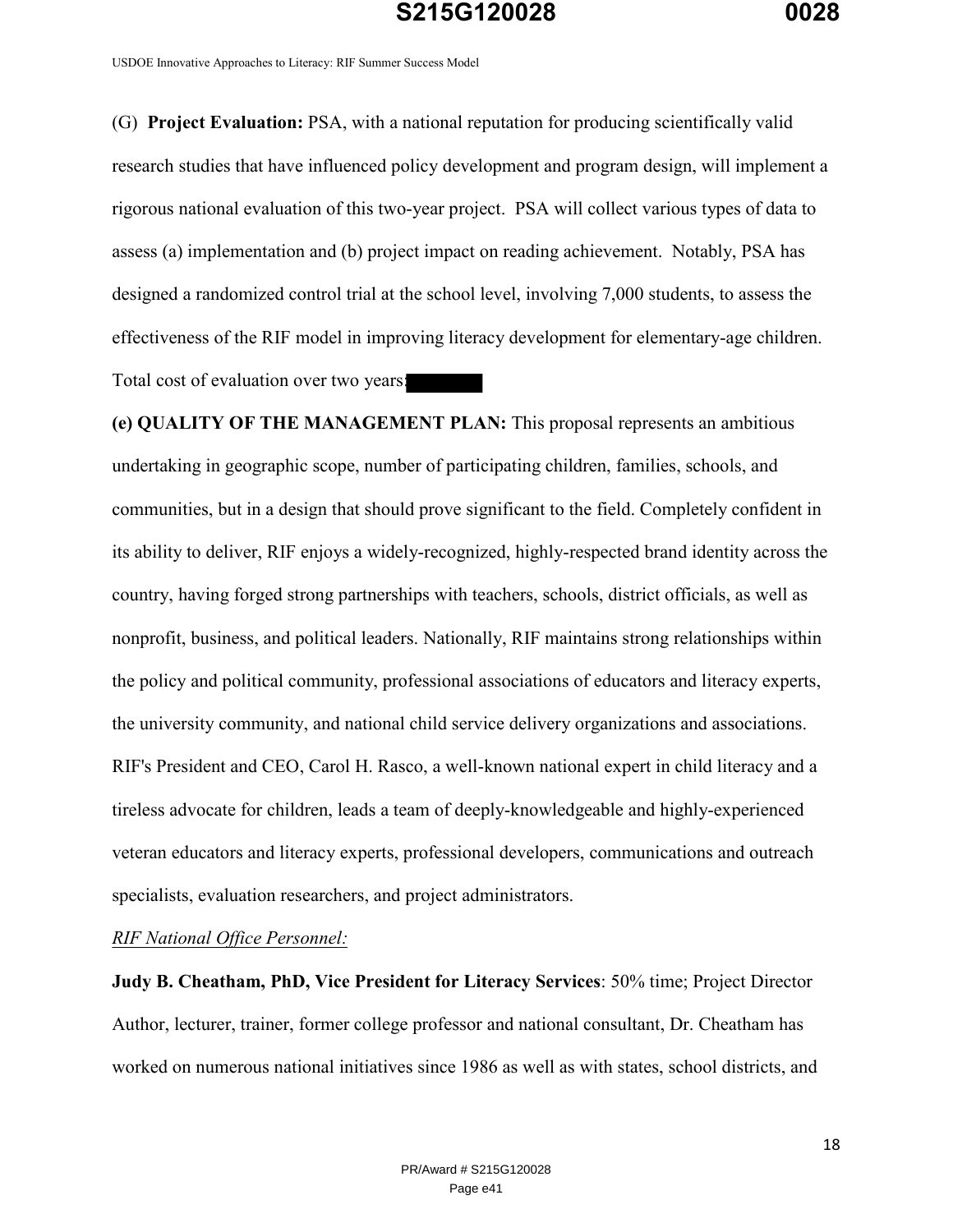USDOE Innovative Approaches to Literacy: RIF Summer Success Model

local schools on school improvement. Dr. Cheatham would work with all constituents of the project, have broad oversight over and leadership in delivery of services to partner schools including book selections, parent training, literacy materials, and professional development. **Cheryl Clark, Vice President, Books for Ownership**: 40% time, Deputy Project Director Ms. Clark has managed the annual allocation of a \$25 million U.S. Department of Education grant in recent years, working with over 17,000 program sites nationally. Ms. Clark would work closely with the Project Director to oversee program implementation, particularly book distribution, which she currently oversees for RIF's programs across the country.

**Teri Wright, Senior Manager, Regional Initiatives**: 60% time, Project Manager

Ms. Wright has managed a number of large-scale regional RIF initiatives, serving nearly 750,000 students. She maintains oversight of RIF partnerships, works with publisher, and ensures excellent customer service. As project manager, Ms. Wright would be the first point of contact for the 200 local RIF program coordinators, working on book ordering and delivery, delivery of literacy activities and materials, and collection of coordinator reports on the book distributions.

#### **Pat Westerfield, Program Associate**: 60% time, Project Associate

Ms. Westerfield, responsible for database management and programmatic and administrative support, is a veteran teacher with 26 years experience in Kansas elementary schools. She would support the Project Manager and work with the Project Director, as needed, regarding book research and selection, and training.

**Kathryn Ross, Manager of Strategic Initiatives**: 50% time, Project Associate Ms. Ross manages and supports RIF's current literacy services initiatives, assists in research and development, and contributes to book quality improvement in RIF Programs. Ms. Ross would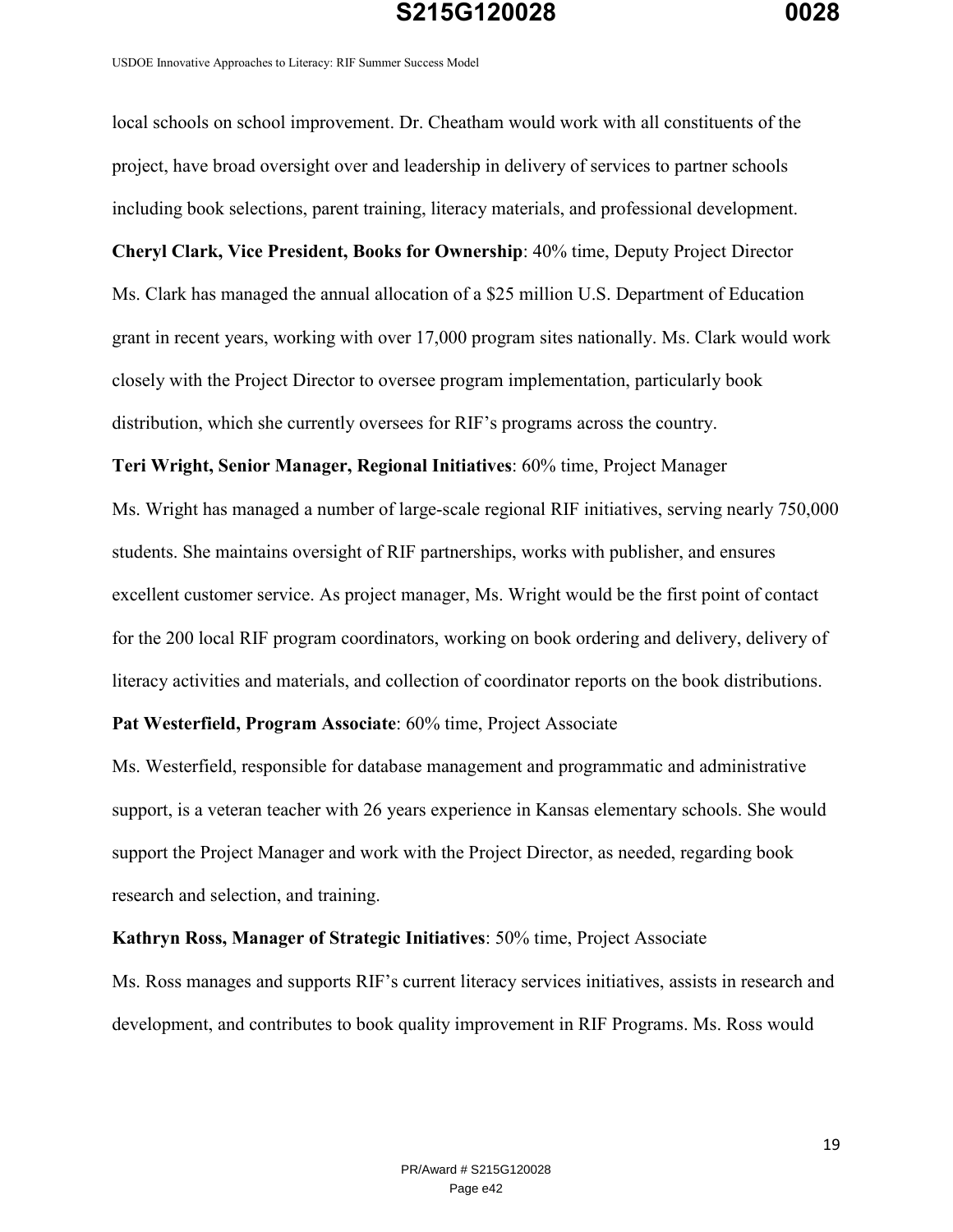USDOE Innovative Approaches to Literacy: RIF Summer Success Model

assist with the support of the logistics of book ordering and delivery, research and development related to STEAM, and literacy extension activities.

#### *Project Evaluation Principal Investigator:* **Rick White, Managing Director, Policy Studies**

**Associates**: 800 hours- Mr. White directs analytic and policy studies, research, and evaluation in education. Specific responsibilities include project conceptualization and design, management of data collection, data analysis, and report preparation.

*National Advisory Panel:* Seven experts will convene in person three times to provide guidance and oversight of the project; aid in dissemination of findings; and support any significant replication and scale-up efforts. Members include James S. Kim, Harvard University; Ron Fairchild, Smarter Learning Group; Karl Alexander, Johns Hopkins University; Richard Allington, University of Tennessee; Anne McGill-Franzen, University of Tennessee; Michael Levine. Joan Gantz Cooney Center; Doris Terry Williams, Rural School & Community Trust. *Local Project Coordinators:* Implementation efforts locally will be coordinated by a part-time RIF school coordinator (teacher or media specialist) in each participating school, paid a stipend through this grant. Reporting to the principal, the local coordinator will work with school personnel to engage parents over the summer; coordinate all book distributions; work with the principal on back-to-school activities; be the regular point of contact with the national office and project manager; work with all constituents to ensure fidelity of program implementation. *Project Responsibilities and Timeline:* Below is a Gantt chart detailing the major project activities and timeline for completion: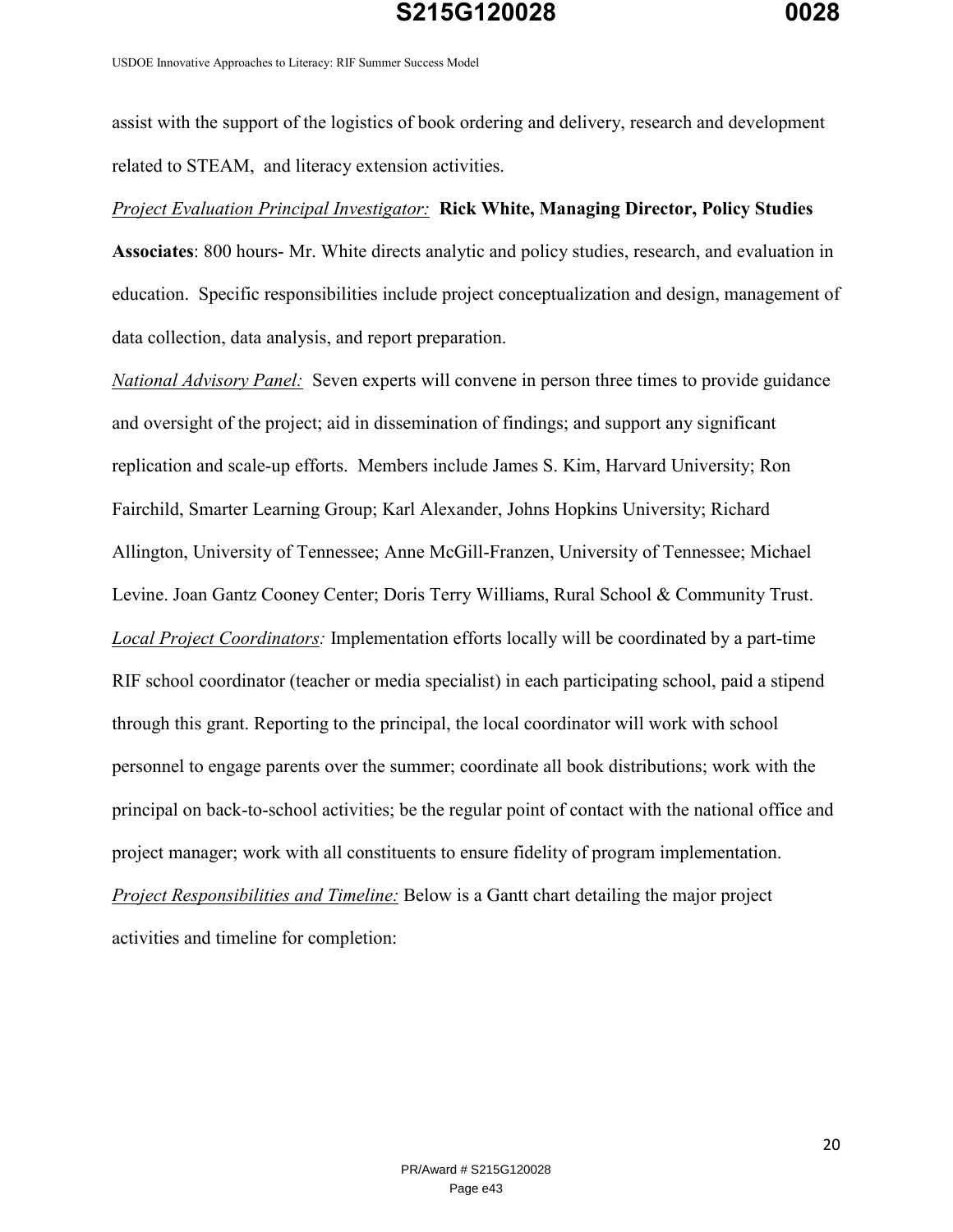USDOE Innovative Approaches to Literacy: RIF Summer Success Model USDOE Innovative Approaches to Literacy: RIF Summer Success Model

| Activity                                                                       | <b>WORK</b><br>AT ANY FOR THE RESIDENCE OF THE POST AND |
|--------------------------------------------------------------------------------|---------------------------------------------------------|
| Confirm all participating LEAs - Y1                                            |                                                         |
| Y1&2<br>×<br>Advisory Board meets (2012-2014)                                  |                                                         |
| Assemble training team - $Y1$                                                  |                                                         |
| STEAM collections & scaffold materials to LEAs - Y1&2                          |                                                         |
| Revise data collection plan and pilot data collection instruments - Y1&2       |                                                         |
| participating LEA IRBs - Y1<br>Secure IRB approval from PSA and                |                                                         |
| Summer Kick-off - Y1 &2<br>RFP for and select STEAM titles for                 |                                                         |
| Production of STEAM scaffolded materials for Summer Kick-off - Y1&2            |                                                         |
| Plan & conduct training with LEAs, in-person and via online tools - Y1&2       |                                                         |
| Order $\&$ shipment of STEAM-themed titles for summer disribution - Y1 $\&$ 2  |                                                         |
| Y1&2<br>Site visits, interviews, focus groups -                                |                                                         |
| $-Y1&2$<br>Summer Kick-off in all LEAs                                         |                                                         |
| Surveys of students, parents, local site coordinators and teachers - Y1&2      |                                                         |
| Mid-Summer Check-In at sites with families and select new books - Y1&2         |                                                         |
| to support summer reading - $Y1&2$<br>Weekly Communication with Parents        |                                                         |
| Obtain LEA student-level data for RTC sites and moderate levels of data - Y1&2 |                                                         |
| Back-to-School Celebration/ Book Discussion Day - Y1 & 2                       |                                                         |
| Administer ITBS (fall in RTC sites) - Y 1 & 2                                  |                                                         |
| Y1 & 2<br>Extract data and evaluation reports -                                |                                                         |
| Synthesis of Evaluation and Research. Disseminate report - Y2                  |                                                         |
| 2013-Sept 2014<br>Oct<br>Y1: Oct 2012- Sept 2013; Y2:                          |                                                         |

# **S215G120028 0028**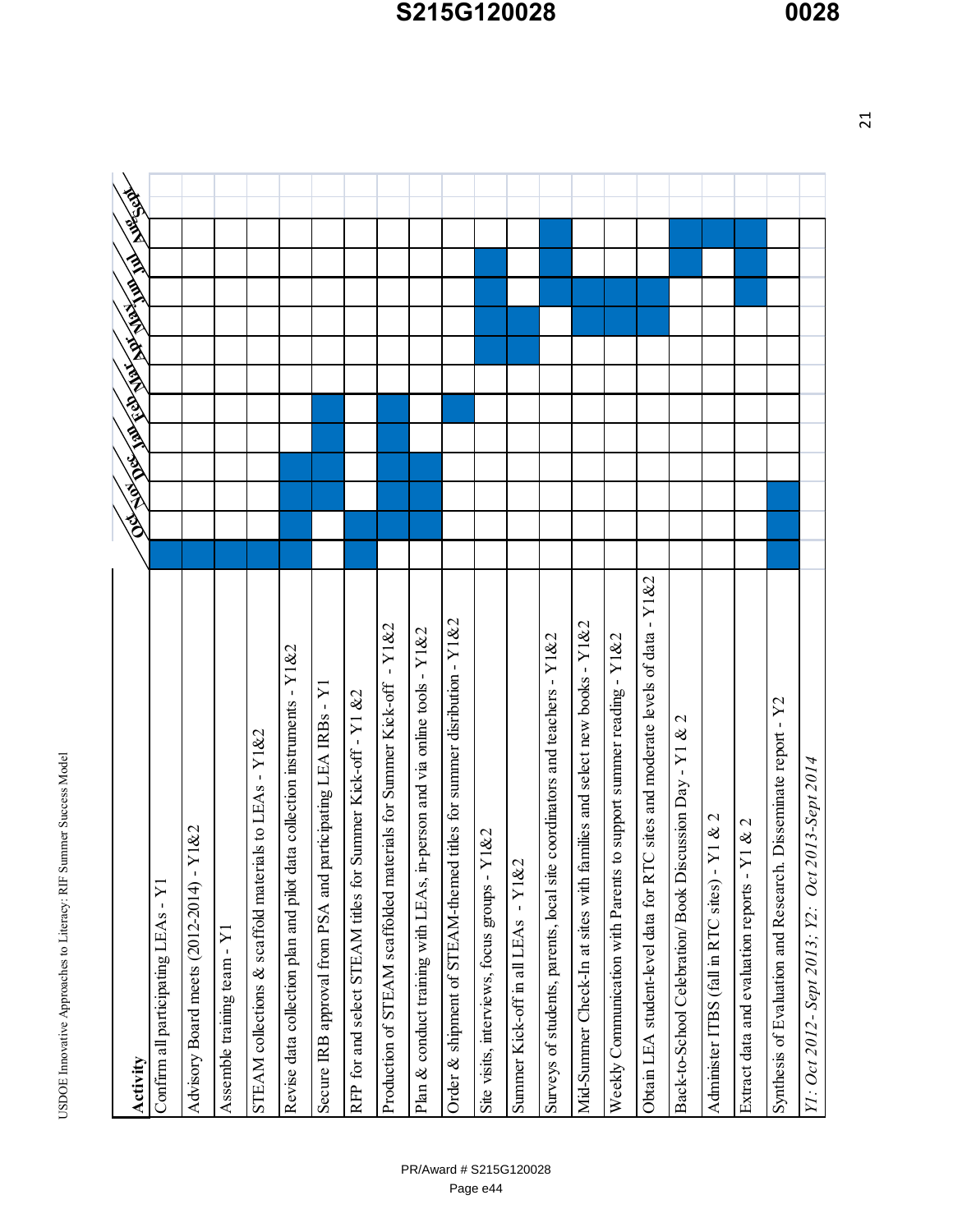USDOE Innovative Approaches to Literacy: RIF Summer Success Model

**(f) QUALITY OF THE PROJECT EVALUATION:** Based on the rigorous requirements of the IAL program for evaluation design, PSA will conduct an independent evaluation determining the impact of the RIF initiative on (1) the level of implementation of the initiative framework and practices in target classrooms, (2) the impact of program participation on changes in reading proficiency as measured on a standardized test, and (3) the relationship between the levels of program implementation in a classroom and the magnitude of changes in student performance.

*Evaluation Design:* PSA will conduct a rigorous independent evaluation of the RIF project, addressing the following: (1) What are the characteristics of the students and schools participating in the RIF summer reading initiative; does the program serve low-income, elementary-aged students? (2) Does the RIF initiative increase participating students' access to high quality books and are the reading materials supplemented with literacy activities, instructional scaffolding, and teacher support? (3) Does the RIF initiative strengthen the literacy development of elementary students as measured by standardized test scores and self-reports of reading behavior and attitudes toward reading and school? Is the level of the RIF initiative implementation associated with the magnitude of student literacy development? (4) Does the RIF initiative increase parental involvement in children's literacy development? (5) Does the RIF initiative build capacity of elementary school teachers to support reading achievement?

*Evaluation Sample:* The evaluation will involve all sites in the evaluation, but the types and intensity of the data to be collected in each school will fall into one of three levels. The bulk of the data collection will be focused on 70 elementary schools where an RCT study design will be executed. In these intensive data collection sites, multiple methods of data collection will be conducted to provide a rich source of systematic information on program implementation and outcomes, summarized in Exhibit 1 at the Appendix. In the schools identified for moderate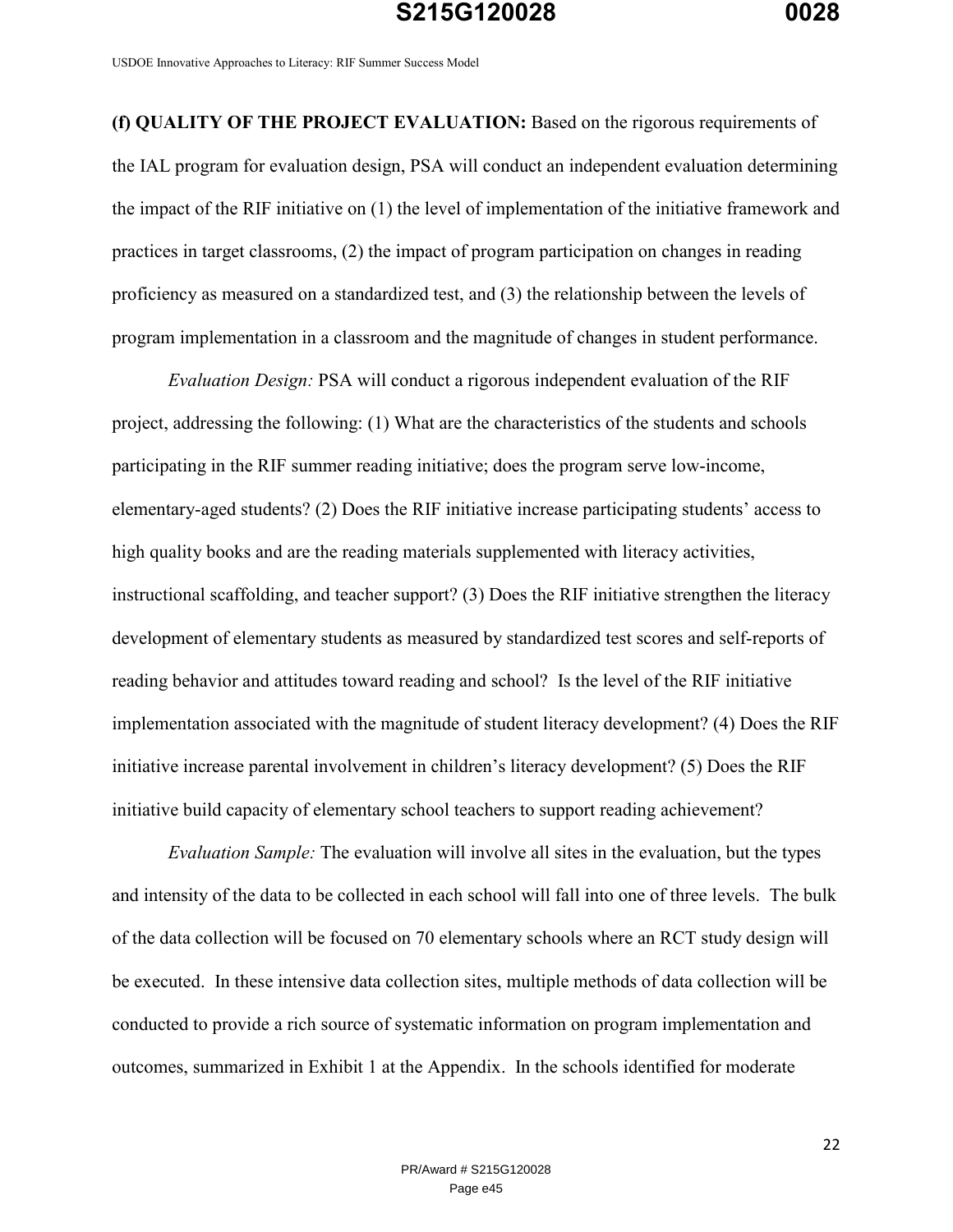USDOE Innovative Approaches to Literacy: RIF Summer Success Model

levels of data collection, data to be collected include student level district administrative data, including state test scores, and RIF project participation data from the RIF program information system, including performance on the Iowa Tests of Basic Skills (ITBS) reading assessment from the spring of each school year, and information on program implementation. A basic level of data will be collected from schools and students from other LEAs participating in the summer reading initiative.

The data collection plans and all study instruments will be submitted to PSA's own Institutional Review Board (IRB). PSA will also negotiate agreements with each participating LEA and comply with all privacy protection procedures specified by those agreements.

*RCT Design:* A central focus of the proposed evaluation design is the comparison of changes in literacy proficiency achieved by students participating in the RIF initiative participants versus those achieved by similar students not participating. PSA proposes a schoollevel randomized control trial design in a subset of the schools participating in the initiative.

Schools agreeing to participate in the initiative and in the RCT study would be randomly assigned to one of two conditions. Half would implement the RIF initiative for all second graders, but not offer the program to third graders. In these schools, the unserved third graders would comprise the control group. In the other half of the schools in the RCT study, the initiative would be implemented in all third grade classrooms, but not offered to second grade students. Here, the second grade students would serve as the control group for the third grade students. In the second year of the study, the cohorts of students would continue their assignment to the control or treatment condition for the following summer.

A power analysis for a two-level analysis clustered at the school level indicates that a sample of 67 schools and an estimated 100 students per school would provide a minimally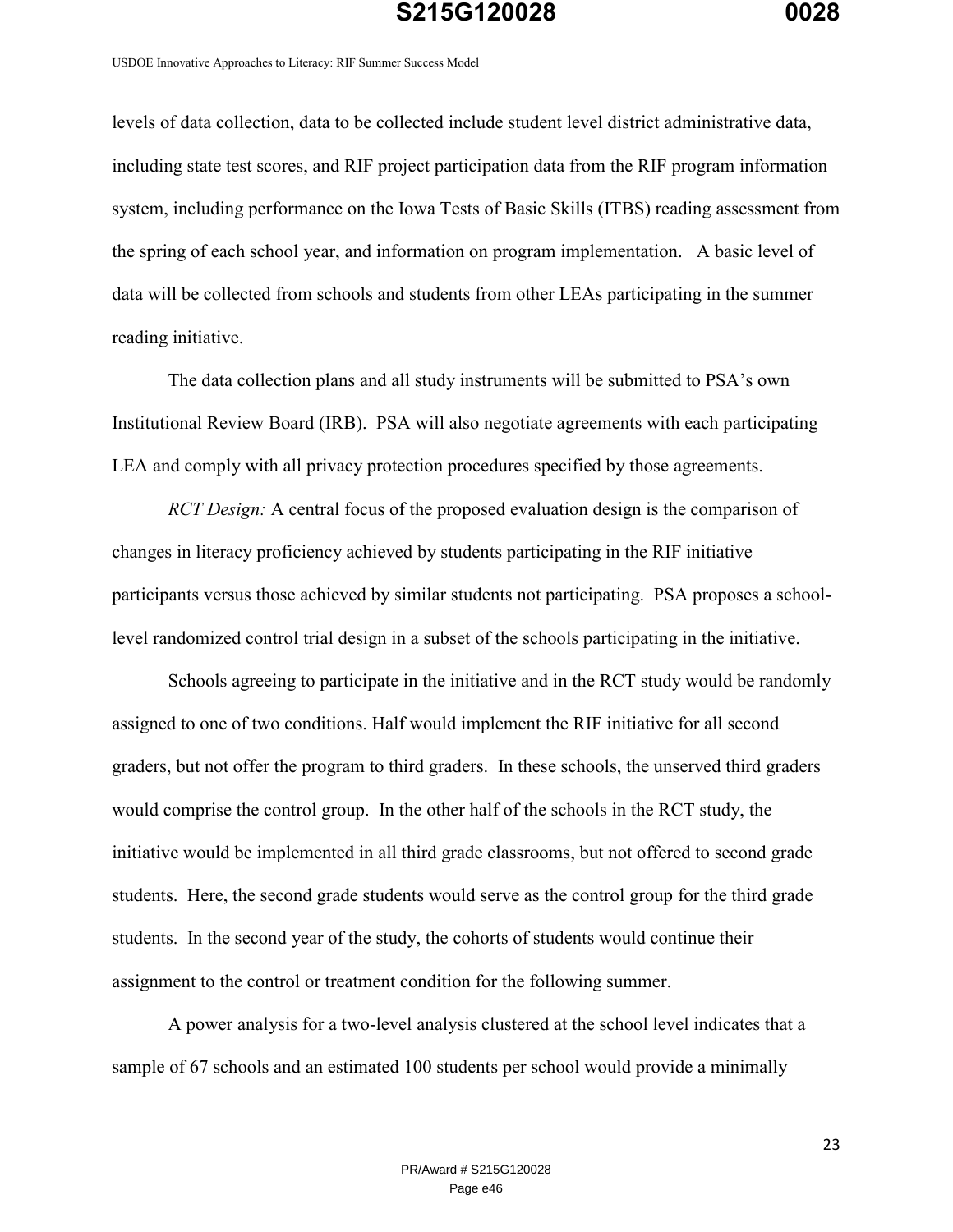USDOE Innovative Approaches to Literacy: RIF Summer Success Model

detectable effect size of 0.10, the estimated effect of the RIF initiative using the results of the Kim and White (2008) evaluation as the basis for projecting program effect. For this study, we propose to include 70 schools participating in the RIF initiative in the RTC study. Half (35) will be randomly selected to provide services to second graders but not to third graders, and half (35) will be randomly selected to serve third graders but not second graders.

*Data Analysis:* The data will be analyzed using a variety of methods. Analyses of focus group and survey data will provide context for understanding student performance data. Analyses of qualitative data gathered from interviews would begin with transcription and coding. Analytic codes allow for the identification and elaboration of themes, and we would explore the extent to which different categories of respondents shared or differed in these themes. Analyses of survey data would include both basic descriptive frequencies and would include the development of attitude scales and other indices that reflect the student experience of reading.

Student level data from district administrative databases and state test scores will be analyzed both to provide a descriptive portrait of the students, schools, and districts participating in the initiative as well as to provide data for creating multivariate and multilevel models of the relationship between participation in the program and changes in performance. A summary of the data and analytic approaches to be used to address each of the studies research questions is presented in Exhibit 2 at the Appendix.

*Reporting:* The reporting will be designed to address the following two objectives: (1) support the process of program improvement by providing timely information on the level and path of program implementation, and (2) present the results of analyses of the outcomes of the association between participation in the initiative.